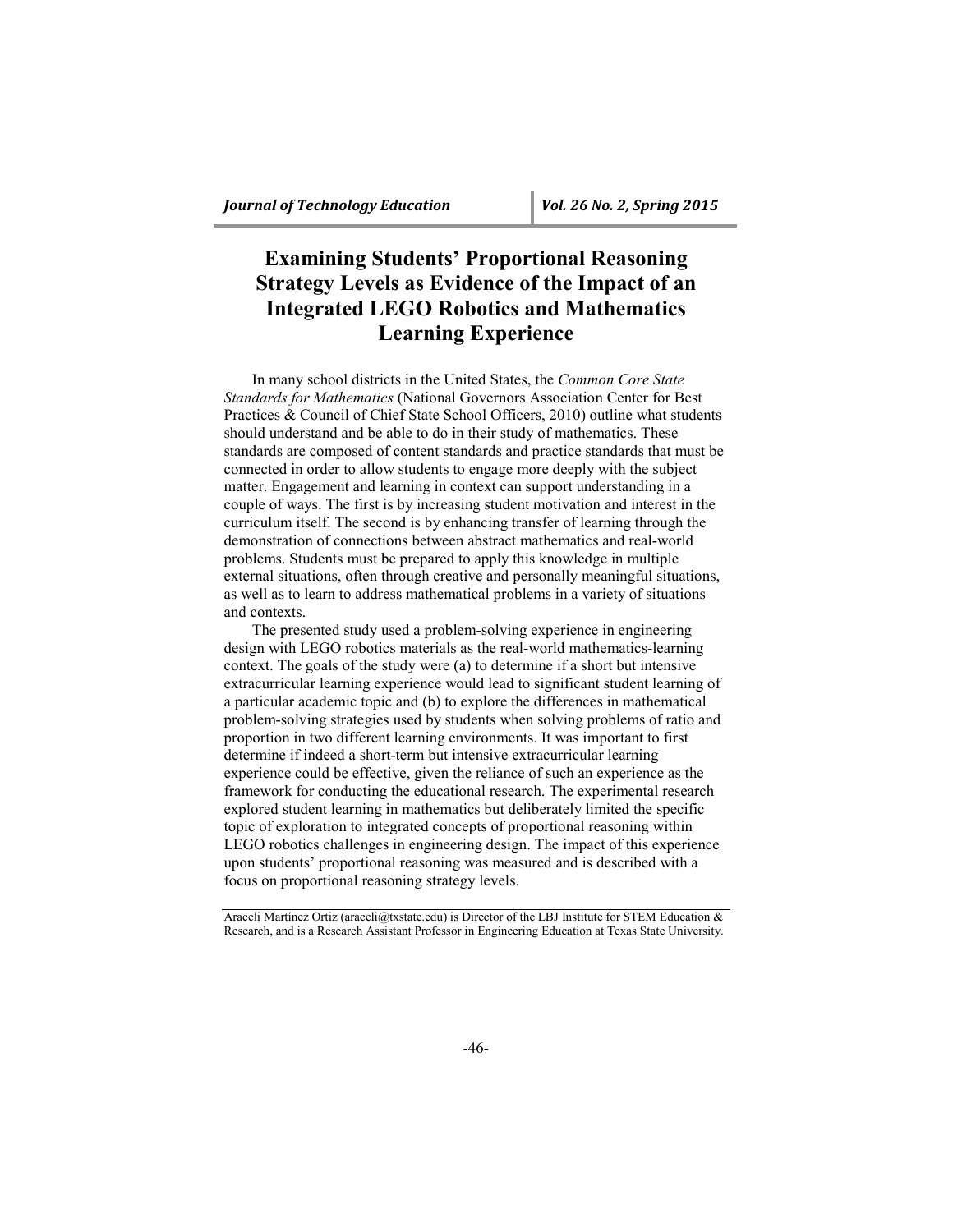Two research questions guided this study:

- *Research Question 1:* Can a significant change in students' understanding of ratio and proportion take place during a short but intense learning experience?
- *Research Question 2:* How do students' demonstrated proportional reasoning strategy level use compare for students learning ratio and proportion concepts within the integrated LEGO robotics and mathematics program versus when using a traditional textbook-based mathematics program?

A prior study by the author (Martínez Ortiz, 2011) describes the comparison of resulting student group performance based only on correct answers to proportional reasoning questions.

### **Literature Review**

## **LEGO Robotics in K–12 Engineering**

Research exploring the cognitive impact of engineering education at the kindergarten through twelfth grade level (K–12 engineering) suggests that such learning experiences can build creative design skills and foster the utilization of higher order thinking and problem solving skills (Amsel, Goodman, Savoi, & Clark, 1996; Foster & Wright, 2001; Roden, 1995). Furthermore, K–12 engineering can serve as a vehicle to effectively integrate and teach across content areas (Barlex & Pitt, 2000; Cross, 2007; Martínez Ortiz, 2004; Moundridou & Kaniglonou, 2008). There are longstanding debates across STEM education about whether the T (technology content) and the E (engineering content) should be stand-alone K–12 subjects or integrative activities (Katehi, Pearson, & Feder, 2009; U.S. Department of Education National Assessment Governing Board, 2014). The merits of the stand-alone approach are that engineering and technology would be given the spotlight and focus paralleling their importance in the educational and workplace landscape allowing clear career connections to be made. However, the major challenge still lies in the difficulty of finding time during the school day to dedicate to these additional content areas. Therefore, in this study, the integrative approach was explored. In this study, K–12 engineering was utilized as a curricular framework for the integrated exploration of proportional reasoning concepts. In addition, the use of robotics allowed opportunities and specific problem solving contexts for the teaching and learning of ratio and proportion. K–12 engineering, with an emphasis on technology, can serve as a platform for providing inquiry-based learning with real-world contexts and collaborative problem solving.

The design of this study was motivated by the work of Papert (1980), who pioneered and investigated how technology could be used to help children learn mathematics differently. He developed a philosophical approach called *constructionism* and a supporting programming language called Logic Oriented Graphic Oriented (LOGO) language. Massachusetts Institute of Technology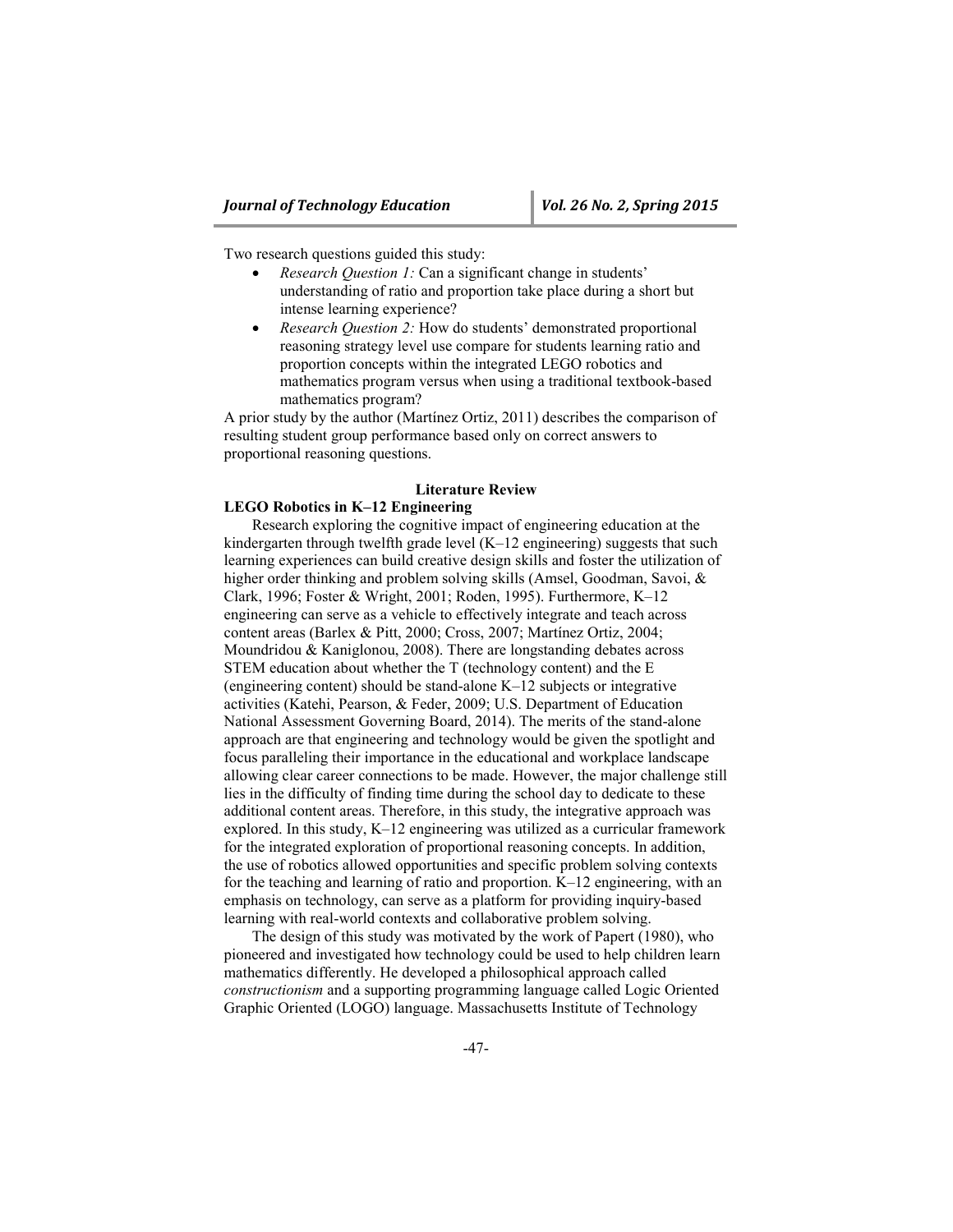researchers then collaborated with the LEGO® Company to design a control unit (the brick) embedded with computational power that could accommodate the mounting of traditional LEGO blocks to design and build controllable LEGO construction projects. This control brick, known as a Mindstorms RCX, runs basic programs written by students using a simple graphical interface on a personal computer. Together, the LEGO blocks and the programmable brick can empower children with the capability to design and interact with the physical world through their own insight and programming determination. The LEGO blocks can be used in a collaborative design environment that allow for team design and variable setting that is further facilitated by the additional controllable options such as motor settings, use of add-on sensors, and infrared communication devices (Resnick, Martin, Sargent, & Silverman, 1996). Several generations of this tool have followed the original LEGO Mindstorms RCX; however, due to cost and material limitations at the school district level, the original version was used in this study.

#### **Integrated Engineering and Mathematics**

This study is based on the proposition that engineering robotics can be integrated with mathematics and serve as a context to offer students the opportunity for improving their proportional reasoning. The hypothesis is that learning in the context of engineering robotics may be more meaningful and long lasting for students than learning with a non-engineering, textbook-based mathematics curriculum (Martínez Ortiz, 2008). The interconnected concepts of multiplication, division, fraction, ratio, and rational numbers often appear in problem situations that students encounter in real-world experiences. These concepts are also related mathematically to such an extent that when taken all together, they may define a unique mathematical conceptual field. Vergnaud (1983) calls this the *multiplicative conceptual field* (MCF) and defines it as "a set of problems and situations for the treatment of which concepts, procedures, and representations of different but narrowly interconnected types are necessary" (p. 127). Vergnaud suggests that the MCF includes concepts in multiplication and division, linear and bilinear functions, dimensional analysis, linear mapping, and linear combinations of magnitudes as well as ratio, rate, fraction, and rational numbers. He maintains that these mathematical concepts do not exist in isolation but rather in a network of conceptual relations and problem situations. Similarly, student mathematical reasoning develops and is called upon to consider various mathematical problem-solving situations.

#### **The Role that Contexts Play in Assessment Problems in Mathematics**

Using the terminology of Chevallard (1990, 2007), the assessment instruments used in this study were designed in order to allow for the determination of the influence of the context of the assessment task on students' performance. The intra-mathematical problems or pure mathematical questions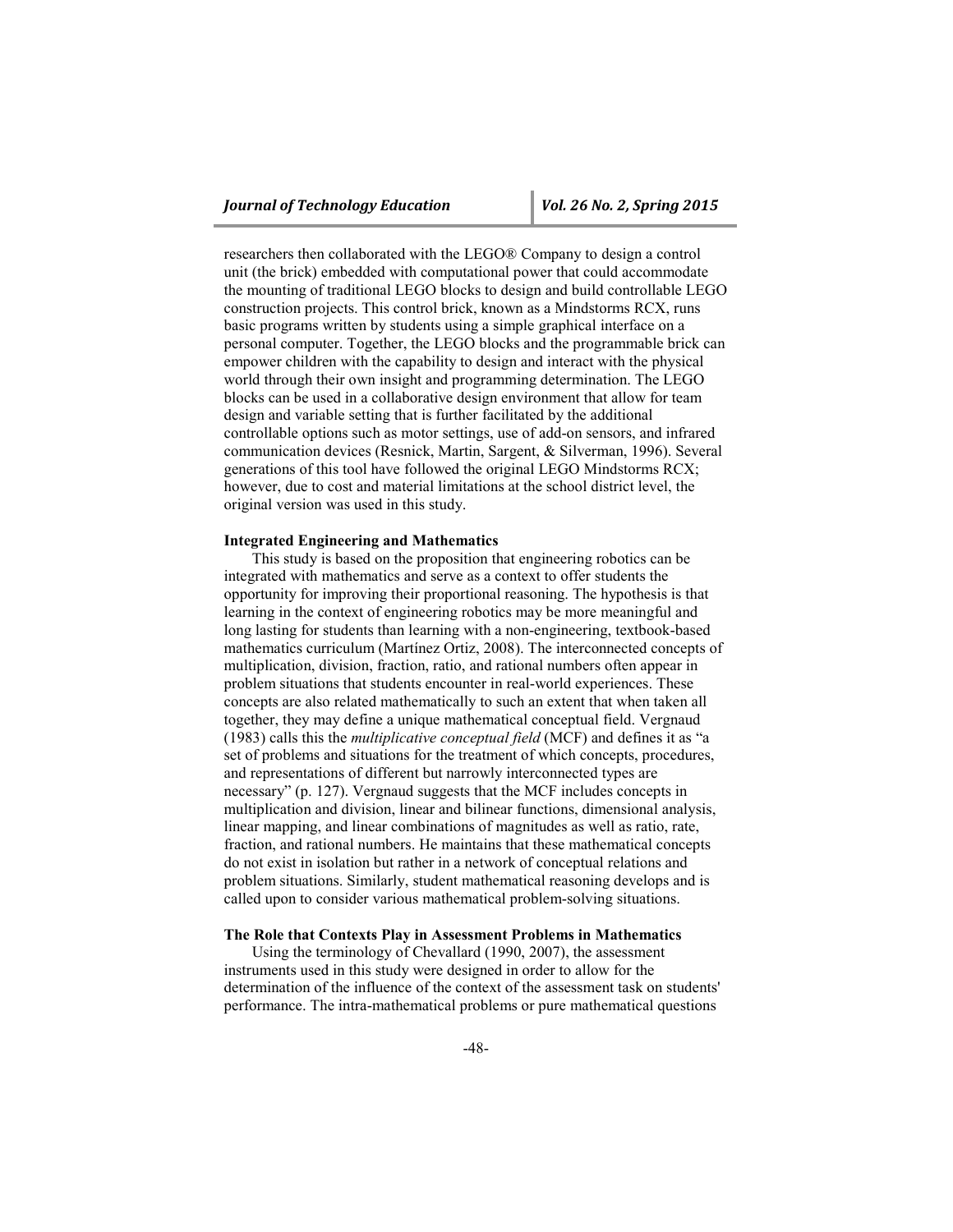utilized only numbers and letters. Alternately, extra-mathematical questions appeared to the student in contexts outside of pure mathematics. The definition for context in this case provided by Borasi (1986) is appropriate: "a characteristic of a task presented to the students: referring either to the words and pictures that help the students to understand the task, or concerning the situation or event in which the task is situated" (p. 129). Results from this study showed that after instruction, students performed better on the extramathematical assessment as compared to the intra-mathematical questions. This suggests that extra-mathematical contexts in mathematics assessment can offer the students more opportunity for demonstrating their abilities due to the opportunity for sense making that these contexts provide and the multiple approaches that students can take to solve the problem when presented along with extra-mathematical contexts. In contrast, an intra-mathematical problem generally relies on a specific operation to be performed and is therefore limiting in that it does not provide the opportunity for students to focus on making sense of the situation, whereas a contextually based problem might otherwise contribute to this sense making. These observations are supported by the work of many researchers in mathematics education such as Carraher, Carraher, and Schliemann (1985), Carpenter and Moser (1984) and Clements and Sarama (2007).

#### **Proportional Reasoning Research**

Research on proportional reasoning at the elementary school level (Tourniaire, 1986) has shown that children in Grades 3, 4, and 5 may demonstrate a grasp of the concept of proportion, but it begins as a fragmented ability that relies on the context of the problem. There remain gaps in the research in regards to the most effective methods for teaching proportional reasoning. Some evidence suggests that simply structured ratio and proportion problems that utilize small numbers and integer ratios are within the grasp of the elementary school child and that when coupled with appropriate manipulatives, high quality teaching and critical thinking-based curricula can improve student understanding of ratio and proportion (Karplus, Pulos, & Stage, 1983; Tourniaire, 1986).

Proportional reasoning is a kind of mathematical reasoning that students use when solving problems in the multiplicative conceptual field. Research indicates that the ability to reason proportionally is important for students' mathematical development and is essential for learning advanced topics in mathematics (Behr, Harel, Lesh & Post, 1987; Kaput & West, 1994). However, there is also evidence that students perform better when "encouraged to construct their own . . . knowledge . . . through collaborative problem solving activities" involving proportion than when they participate more passively in "more traditional, teacher-directed instructional experiences" (Ben-Chaim, Fey, Fitzgerald, Benedetto & Miller, 1998, p. 247). Proportional reasoning is important to this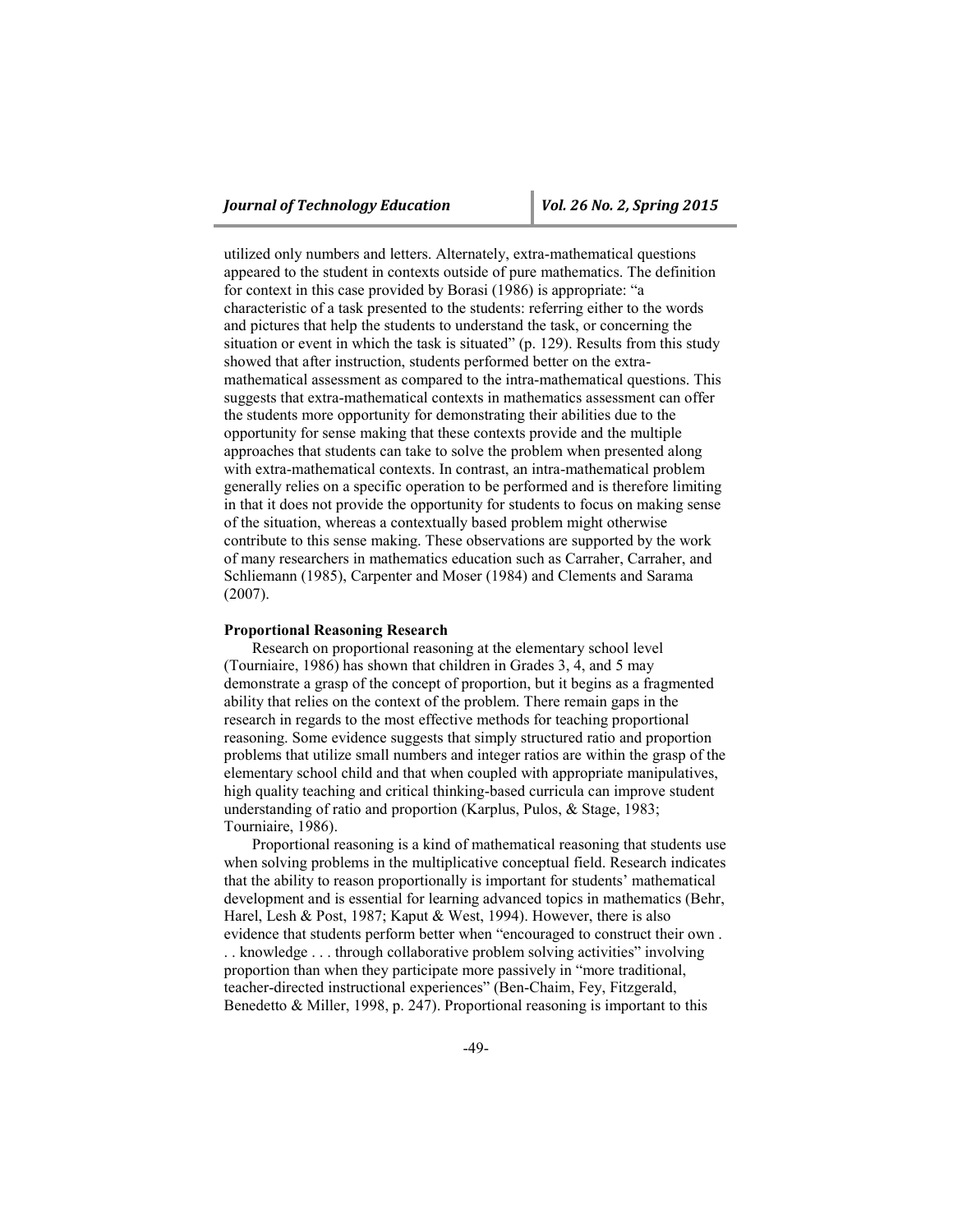study because the engineering robotics context includes collaborative problemsolving activities that directly call upon the use of proportional reasoning. Proportional reasoning calls upon the understanding and application of skills within the MCF to make sense of mathematical relationships using ratios and equations involving ratios. Mathematical problems of ratio and proportion can be analyzed by using the concepts of multiplication, division, fractions, and linear functions. Proportional reasoning involves the understanding of the relationship of two numbers (ratio) as the critical multiplicative comparator. Researchers propose that although proportional reasoning does not appear to be an automatically developed concept, students do encounter many opportunities for developing proportional reasoning in their daily lives as well as in the elementary and middle school classroom (Karplus, Pulos, & Stage, 1983; Lamon, 1993). Harel, Behr, Post, and Lesh (1987) have called proportional reasoning a watershed concept, a cornerstone of higher mathematics and the capstone of elementary concepts.

#### **Methods**

This study examined the impact of using LEGO robotics engineering in support of students' learning of ratios and proportion in intra-mathematical contexts, various extra-mathematical contexts not involving engineering (word problems not involving hands-on engineering design), and extra-mathematical contexts involving engineering. The study utilized an experimental mixedmethods repeated-measures design with a small sample of students (*n =* 30) in which one group of students ( $n = 15$ ) participated in each treatment condition. Student participants applied for a 1-week mathematics program and were assigned to either the intervention group or the comparison group, therefore allowing internal validity for group result comparisons. There were two conditions included in this study: The first condition was the learning of ratios and proportions in a non-engineering textbook-based mathematics intervention program (i.e., the control group), and the second condition was the learning of ratio and proportion in an integrated engineering and mathematics intervention program (i.e., the experimental group). The repeated measures design was intended to compare students' understanding of ratio and proportion between experimental and control-group students after a weeklong intervention program. Each student was assessed at three different time points. Measures were collected at the beginning (T1) and end (T2) of each intervention program, and an additional measure was collected 10 weeks after the intervention programs (T3), as shown in Figure 1.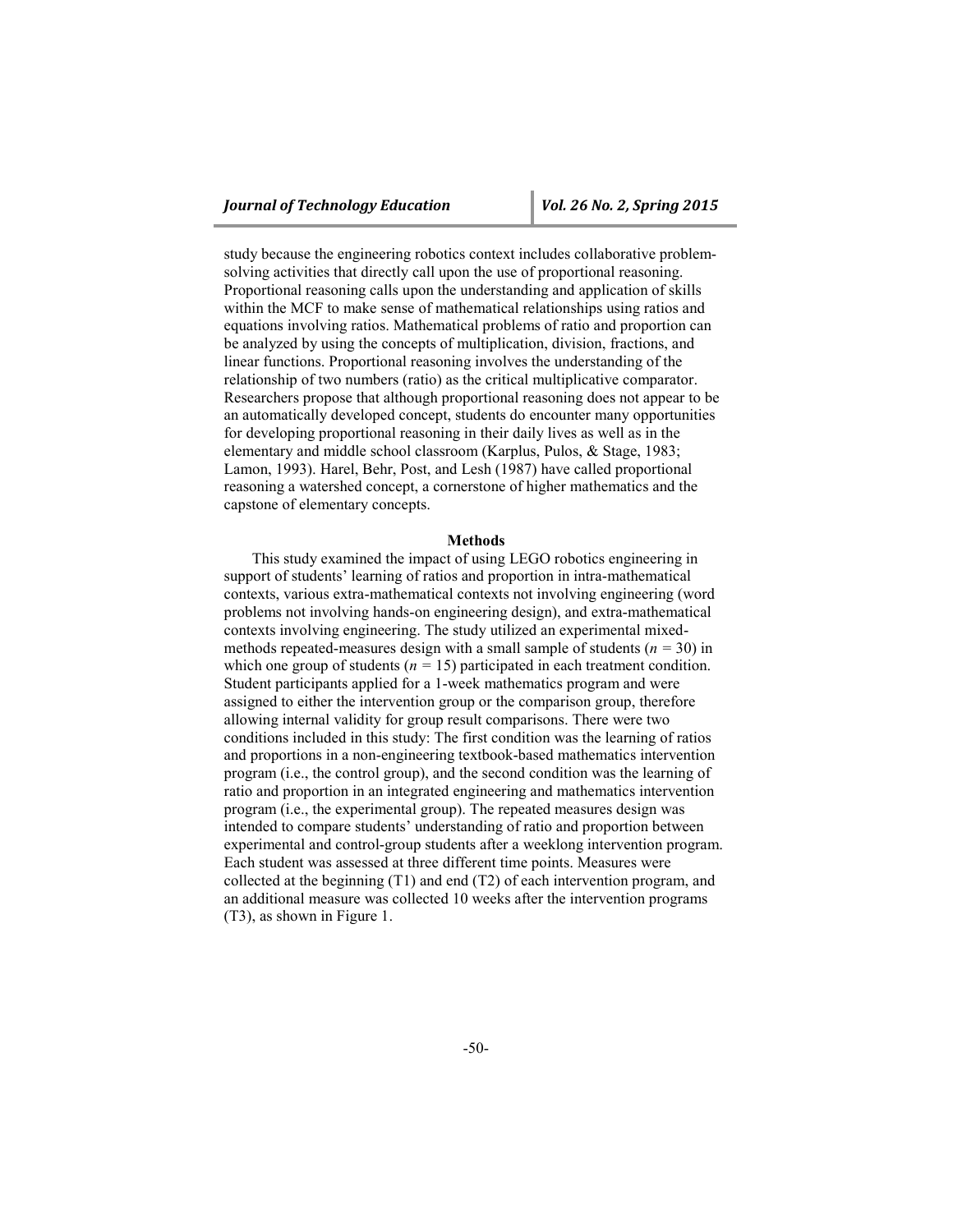

*Figure 1.* Experimental design with control group and repeated measures.

### **Intervention Program Curricula**

In the state of Texas, the Texas Education Agency (TEA) directs the state learning frameworks for K–12 students in the state of Texas by defining specific content standards. These standards are known as the Texas Essential Knowledge Standards (TEKS). Towards the end of fifth grade, the mathematics TEKS begin introducing concepts of ratio and proportion in preparation for sixth grade, a year of focus upon proportional reasoning development (Texas Education Agency, 2008). For this reason, this study included fifth grade students and offered unique extracurricular learning programs guided by sixth grade TEKS in each program: a non-engineering textbook-based intervention program and a LEGO-based engineering robotics program*.* 

**LEGO-based Engineering Robotics Program.** The goal of the LEGObased engineering robotics program was to teach ratio and proportion using theory-based principles within an engineering design context in a small group peer-learning environment. One major curricular component of the engineering design context was the engineering design process. The eight-step engineering design process defined within the Massachusetts state standards (Massachusetts Department of Education, 2001is a robust model for teaching engineering design concepts to students. However, the eight steps require substantial explanation and practice and may be a more appropriate model to use with older students and certainly in a longer duration learning opportunity that offers more time for focus on each of the eight steps of the engineering design process. A simple four step engineering production improvement model called the Plan, Do, Check, Act Cycle (Deming, 1986; Shewhart, 1986) was modified as Plan, Build, Check, Improve (PBCI), as shown in Figure 2, and was shared with the students in the engineering intervention program. This four-Step Engineering Design Process model (named *Fusion* by the author) was therefore selected over others models (Museum of Science, n.d.; Puntambeker, 2005), to include in the curriculum of the engineering intervention program.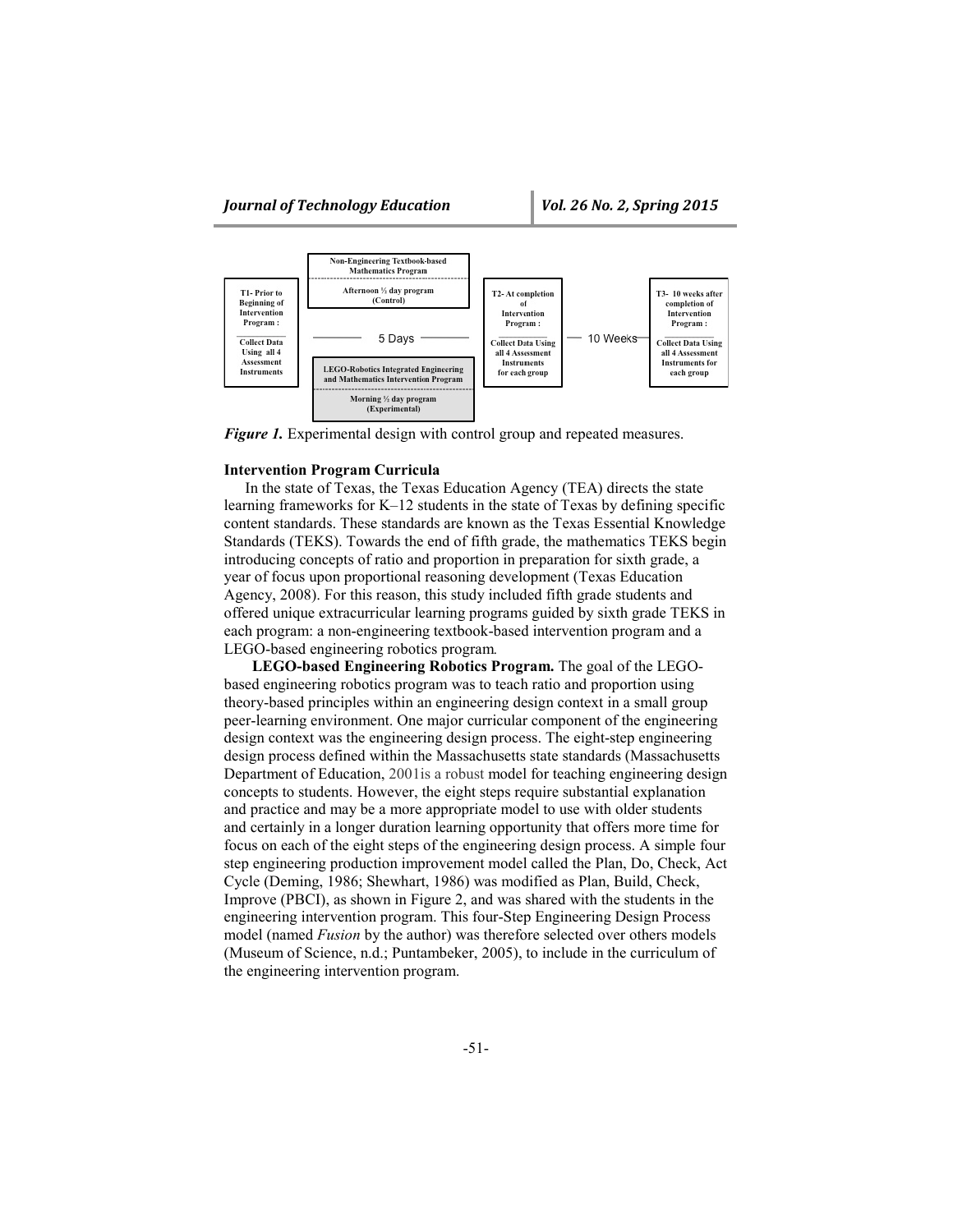

*Figure 2.* The four-step *Fusion* engineering design process model.

Students were encouraged to approach their mathematics problem solving and design challenges using the systematic nature of the engineering design process as well as the feedback data and support skills emphasized in this process (e.g., use of symbols and sketches, systemic testing of variables, use of graphic organizers). The program instructor encouraged students to learn and use this approach by introducing the engineering design process, by posting a graphic of it in the classroom, by modeling and providing mathematics problem solving examples using the engineering design process, and by providing worksheets with prompting questions and a graphic organizer that integrated this process. In addition to this process standard, five additional learning objectives, unique to the LEGO robotics engineering program, were defined in order to clearly guide in the teaching of this program. Although the experimental program students participated in the same number of instruction hours as the control group, their instructional program addressed mathematics and engineering content as guided by mathematics TEKS and research-based standards for elementary engineering learning from the Massachusetts state standards (Massachusetts Department of Education, 2001). The Massachusetts standards for elementary engineering were used because at the time, Texas did not have adopted state standards for engineering learning at the elementary level. In addition, the experimental program curriculum used in this study was developed as a modified curriculum that was previously utilized in an elementary engineering and mathematics integrated teaching program with LEGO robotics developed by the author (Martínez Ortiz, 2005).

**Experimental Group.** The experimental group consisted of 15 fifth grade students from a low income inner-city elementary school in Austin, Texas. This group participated in a weeklong integrated engineering and mathematics intervention program (titled "Engineering Fusion") through which they received an engineering robotics curriculum that integrated LEGO robotics and mathematics instruction in ratio and proportion. The program was delivered as a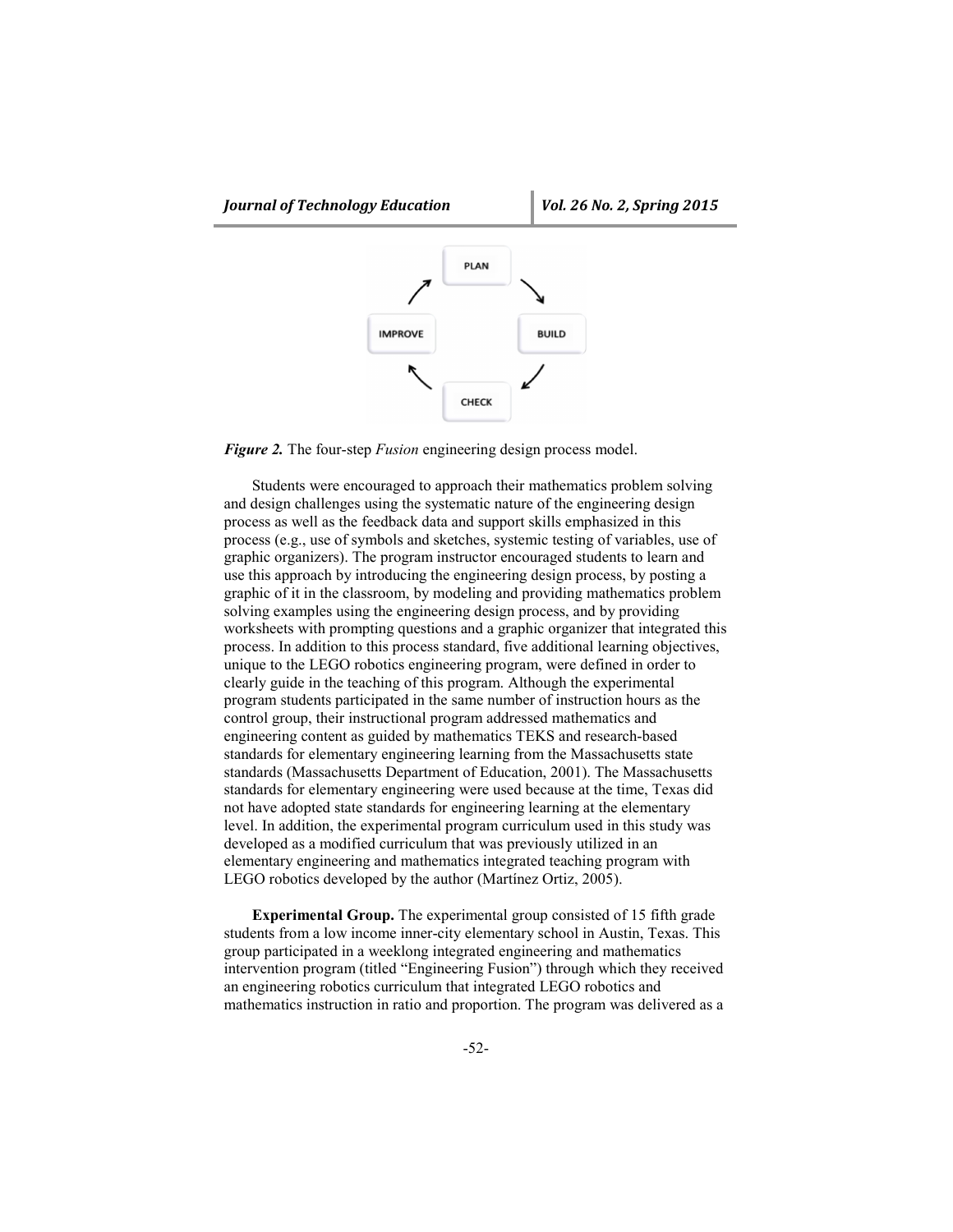five-session program totaling 15 instructional hours, supported by one teacher as instructor along with one teacher aid. Both teachers were school campus teachers, but not regular fifth-grade classroom teachers. The principal teacher for both intervention programs was an experienced mathematics specialist teacher whose usual role included providing some classroom mathematics lessons, so she and the students were familiar with each other. The teacher aid was a campus afterschool instructor who was knowledgeable in the use of LEGO robotics and was also familiar with the school and with some of the students.

**Non-engineering Textbook-based Intervention Program.** A nonengineering textbook-based curriculum is the accepted pedagogical approach for teaching students the mathematics TEKS in most Texas school districts. In the textbook-based intervention program (or control) program, the daily lessons were designed by selecting material from the district-adopted fifth-grade mathematics resource book. This material is usually provided as an optional set of lesson plans because it addresses sixth grade TEKS for ratio and proportion at the end of the fifth grade. The sixth-grade TEKS were used because ratio and proportion learning expectations do not formally appear until the sixth grade. This also allowed for greater confidence in the assertion that program students had not received prior instruction in the topic. In the control condition, students received five 3-hour sessions of textbook mathematics lessons on ratio and proportion to address four major mathematics TEKS regarding proportional reasoning. These included specific TEKS for sixth grade from the strand of mathematical concepts labeled as "number, operation, and quantitative reasoning" (Texas Education Agency, 2008). This strand of mathematical concepts describes the knowledge expectation that students use and represent rational numbers in a variety of equivalent forms. In addition, TEKS for sixth grade from the strand of mathematical concepts labeled as "patterns, relationships, and algebraic thinking" (Texas Education Agency, 2008) were included in which students were expected to solve problems involving proportional relationships, specifically representing and using rational numbers in a variety of equivalent forms. Students also had extended opportunities to work with non-engineering mathematics manipulatives (such as Cuisenaire rods) and to carry out mathematics worksheet practices.

**Control Group.** A second group of 15 fifth grade students from the same low income inner-city elementary school in Austin, Texas participated as the control group. Control students participated in a 15-hour non-engineering mathematics intervention program through which they received mathematics instruction in ratio and proportion based on the school district adopted textbook. This program was also delivered as a five-session program totaling 15 hours, supported by the same principal teacher and teacher aid as in the experimental group. Non-engineering mathematics refers to the pedagogical approach of one classroom of students learning in a classroom directed by one teacher providing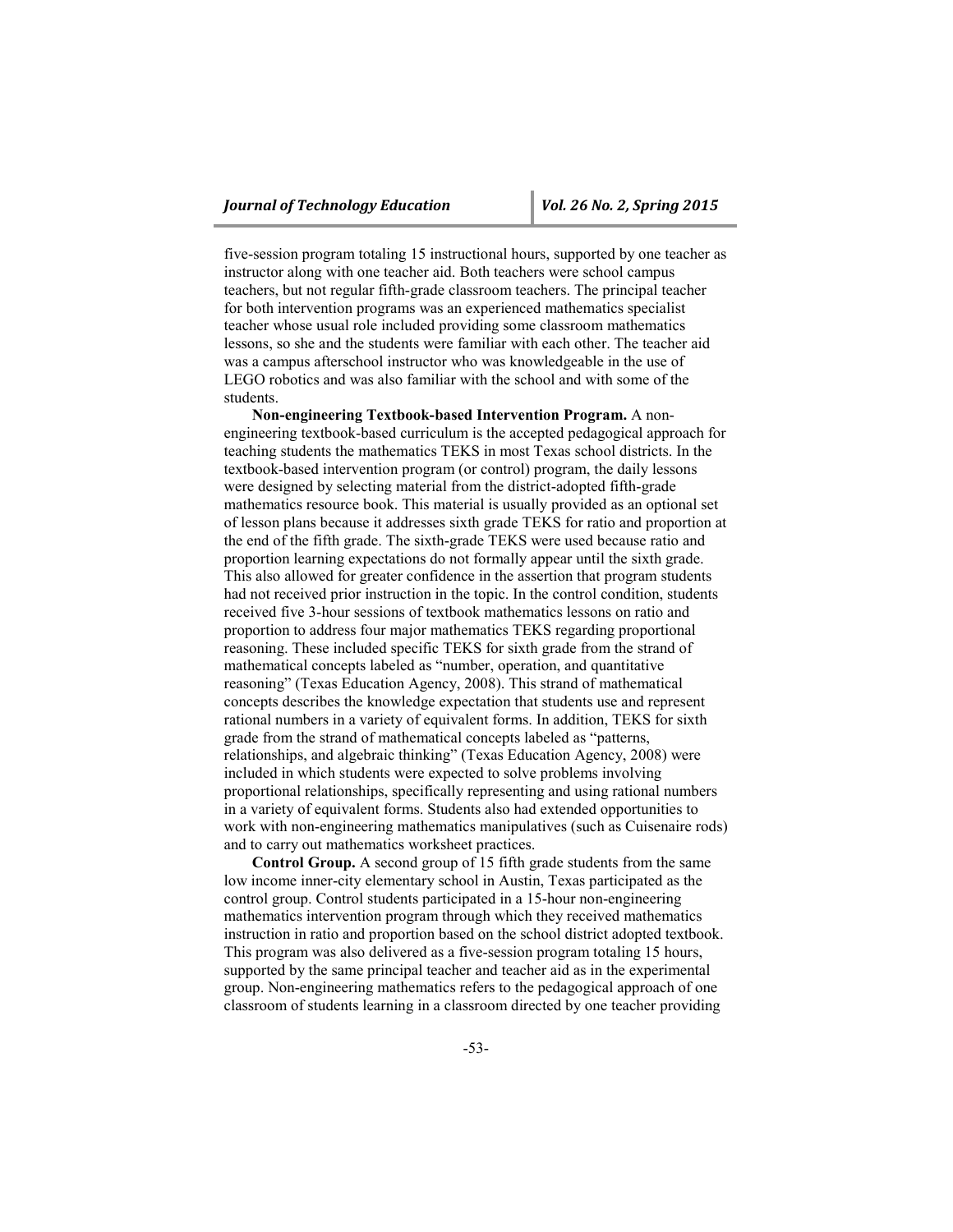a textbook-based lecture with worksheet practice and some use of manipulatives.

#### **Assessment Instruments: Computational vs. In-Context**

Data were collected to assess the students' proportional reasoning strategy levels demonstrated in solving each of the assessment problems selected to assess the learning of students in each of these intervention programs. The contexts were three- computational (paper and pencil) proportional reasoning, general contexts, and engineering design contexts using each of the three assessment instruments shown in Table 1: (a) Intra-Prop assessment, (b) Extra-Prop assessment, and (c) Engin-Prop assessment.

#### **Table 1**

*Assessment Instruments*

| Instrument | Context                                                                                                                                            | Scoring for Proportional Reasoning<br><b>Strategy Level</b>                                                                                                                                                                                                                                      |
|------------|----------------------------------------------------------------------------------------------------------------------------------------------------|--------------------------------------------------------------------------------------------------------------------------------------------------------------------------------------------------------------------------------------------------------------------------------------------------|
| Intra-Prop | Measures the understanding of<br>ratio and proportion concepts by<br>numerical computation problem<br>solving [only included number<br>sentences]. | Included 10 questions. Each student<br>answer sheet was reviewed and<br>assigned a numeric level assessment<br>score $(0, 1, 2, \text{or } 3)$ to each question<br>using the Langrall and Swafford<br>modified scale (described in the<br>following section). The total score $=$<br>mean score. |
| Extra-Prop | Measures the understanding of<br>ratio and proportion in general-<br>context mathematical word<br>problems.                                        | Included 10 questions. Each student<br>answer sheet was reviewed and<br>assigned a numeric level assessment<br>score $(0, 1, 2, \text{or } 3)$ to each question<br>using the Langrall and Swafford<br>modified scale (described in the<br>following section). The total score $=$<br>mean score. |
| Engin-Prop | Measures the understanding of<br>ratio and proportion in a LEGO<br>engineering problem solving<br>context.                                         | Included 8 questions. Each student<br>answer sheet was reviewed and<br>assigned a numeric level assessment<br>score $(0, 1, 2,$ or 3) to each question<br>using the Langrall and Swafford<br>modified scale (described in the<br>following section). The total score $=$<br>mean score.          |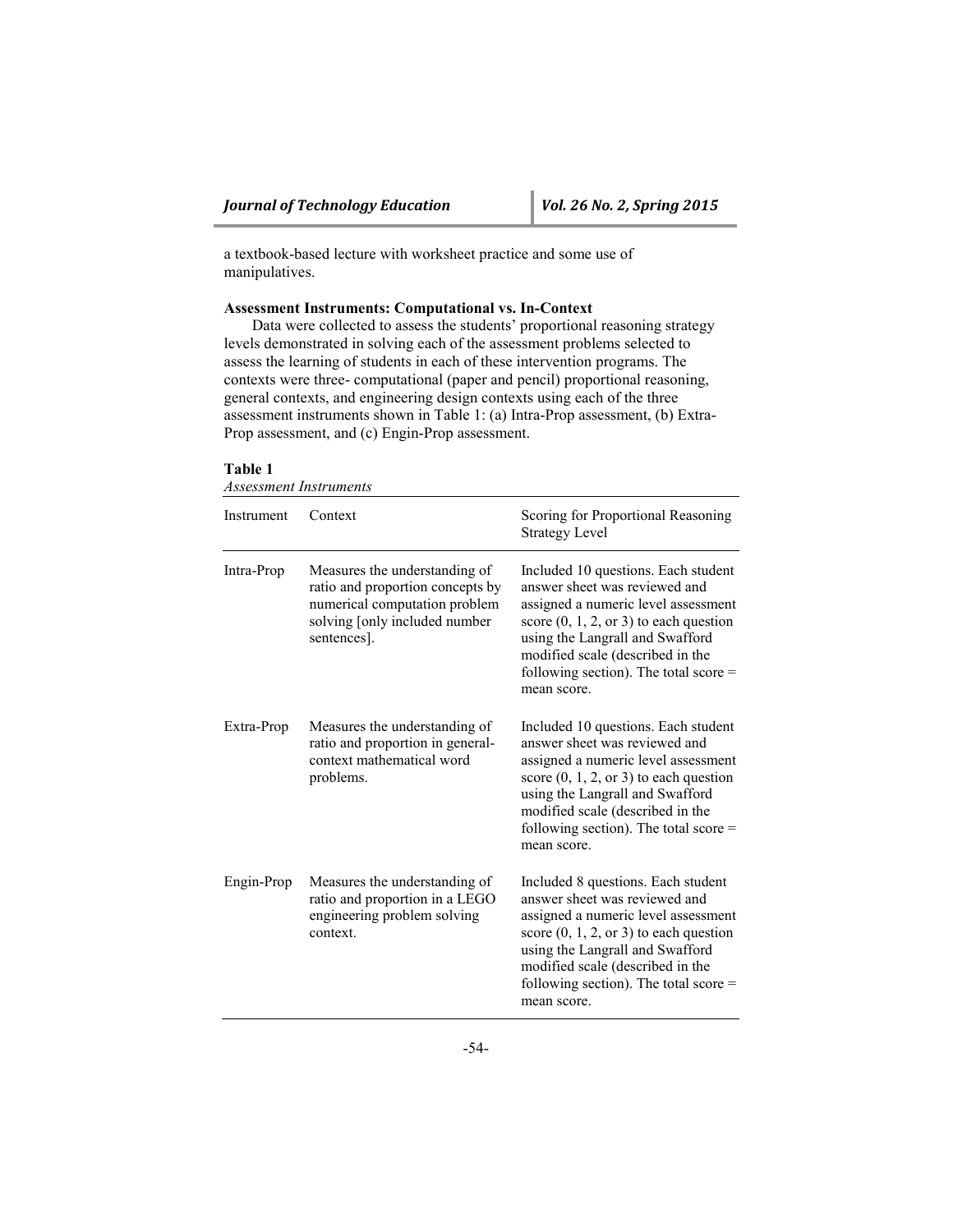The instruments, specifically designed for this study, were administered to capture background information, measure students' basic understanding of some engineering and mathematics definitions, and to measure students' understanding of ratio and proportion. The understanding of ratio and proportion through numerical computation was measured using the Intra-Mathematical Proportional Reasoning Test (Intra-Prop). The understanding of ratio and proportion in general-context mathematical word problems was measured using the Extra-Mathematical Proportional Reasoning Test in a General Context (Extra-Prop). The understanding of ratio and proportion in a LEGO engineering context was measured using a mathematical tool called the Extra-Mathematical Proportional Reasoning Test in an Engineering Context (Engin-Prop).

**Assessment of Proportional Reasoning: Selection of a Scale.** Although there is a wealth of research on the development of children's proportional reasoning (Hart, 1984; Kaput & West, 1994, Lamon, 1994; Harel, Behr, Post, & Lesh, 1987), there is much less focus on the development of diagnostic instruments for assessment of proportional reasoning. A few diagnostic instruments and/or assessment guidelines (Baxter & Junker, 2001; Langrall & Swafford, 2000; Misailidou & Williams, 2003) were reviewed to determine if their research-based scales or guidelines might support the data analysis of student proportional reasoning strategy levels for this study. These were found to be qualitatively similar to each other (level to level), and all three were based on similar bodies of established developmental proportional reasoning research. Langrall and Swafford (2000) proposed a proportional reasoning scale. They classified the strategies that students use in proportional reasoning into four different levels: levels 0, 1, 2, and 3. Level 0 students do not display any proportional reasoning at all. Level 1 students do not use proportional reasoning strategies yet may arrive at the correct answer by relying on qualitative strategies using pictures, models, or manipulatives to help solve proportional problems. Level 2 students begin to use numeric strategies such as the simple additive strategy as well as build-up scalar strategies that employ multiplication and division. Level 3 students show formalized proportional thinking using functional strategies and use of ratio variable comparison and manipulation. This scale was consistent with the research base reviewed and the focus on younger students, such as the 10–11 year olds in this study. This scale was therefore selected for the interpretation of students' strategic thinking and the coding of the data collected using the ratio and proportion instruments discussed.

In addition, a repeated-measures design was used to compare the mathematics achievement in proportional reasoning of intervention students over a longitudinal period of a school trimester. Descriptive statistics and ANOVA statistics were utilized to determine if there were any significant differences in the performance of these two groups. Students in the engineering LEGO *Fusion* program received instruction in mathematics, an overview of the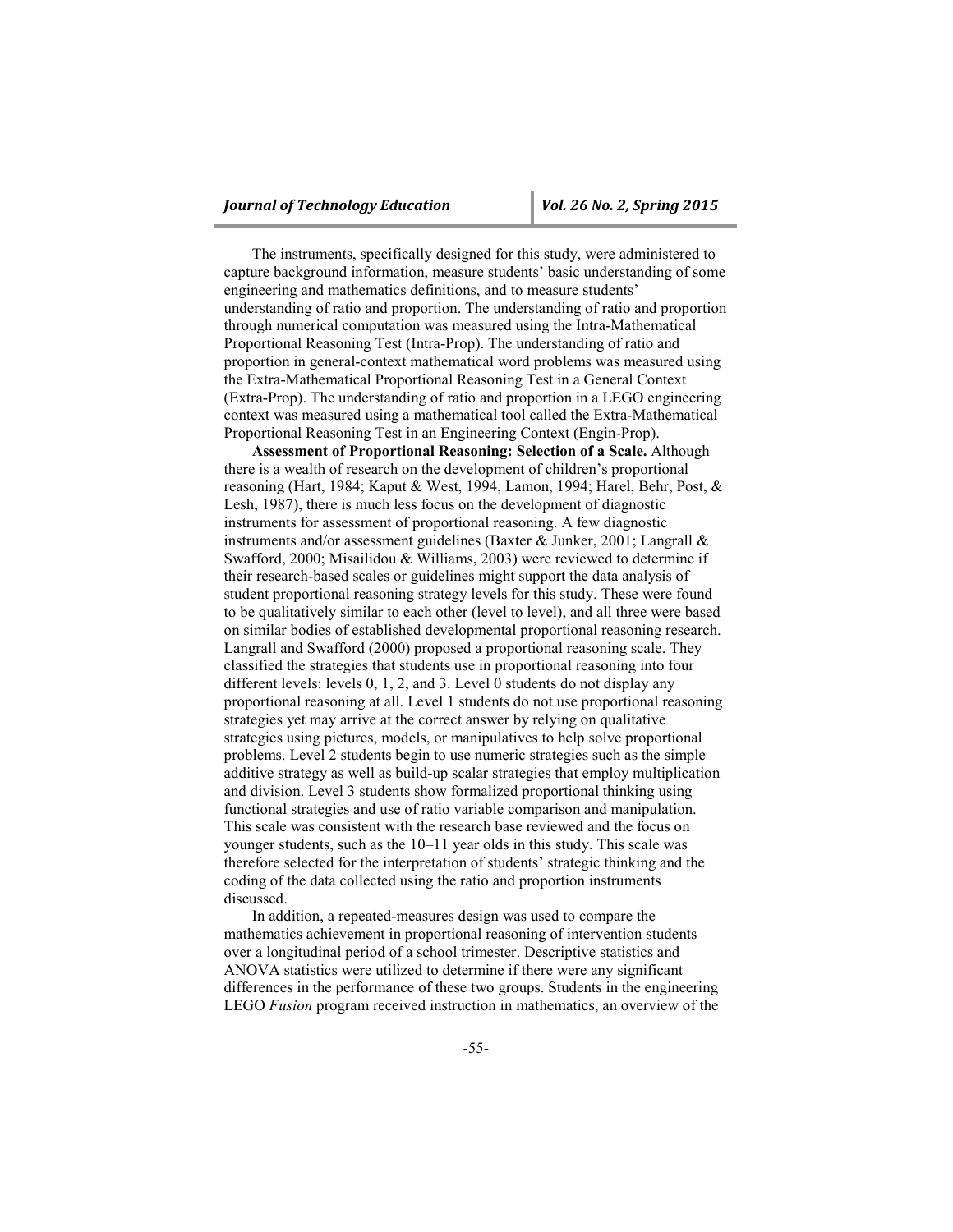engineering design process, and instruction regarding building and programming with LEGO robotics. The programming instruction was pared down to a limited introduction using a visual programming language. Robolab was used as the graphical programming language because that was available to students for future use. Student were provided design challenges that allowed them to consider the robots' physical environment, control basic functions and variables through structural design, and programming and evaluating the performance of their robots by utilizing mathematical understanding and skills of measuring and comparing variable relationships.

#### **Table 2**

*Langrall and Swafford's Proportional Reasoning Scale with Modifications and Examples Added*

| Level                                      | Strategies Exhibited                                                                                   | Author Selected Student Example of the<br>Proportional Reasoning Level                                                |
|--------------------------------------------|--------------------------------------------------------------------------------------------------------|-----------------------------------------------------------------------------------------------------------------------|
| Level 0: Non-<br>proportional<br>reasoning | "Guesses or uses<br>visual clues $\ldots$                                                              | There are 7 girls with <i>opizzas</i> and <b>\$</b> boys with 1 pizza. Who gets more pizza, the girls or<br>the boys? |
|                                            | Is unable to<br>recognize<br>multiplicative<br>relationships                                           |                                                                                                                       |
|                                            | Randomly uses<br>numbers, operations<br>or strategies                                                  | Gerls because<br>Hues orderathece<br>pareas                                                                           |
|                                            | Is unable to link the<br>two measures"<br>(Langrall $\&$<br>Swafford, 2000).                           |                                                                                                                       |
|                                            | Does not lead to<br>correct solutions or<br>development of<br>more mature<br>proportional<br>reasoning |                                                                                                                       |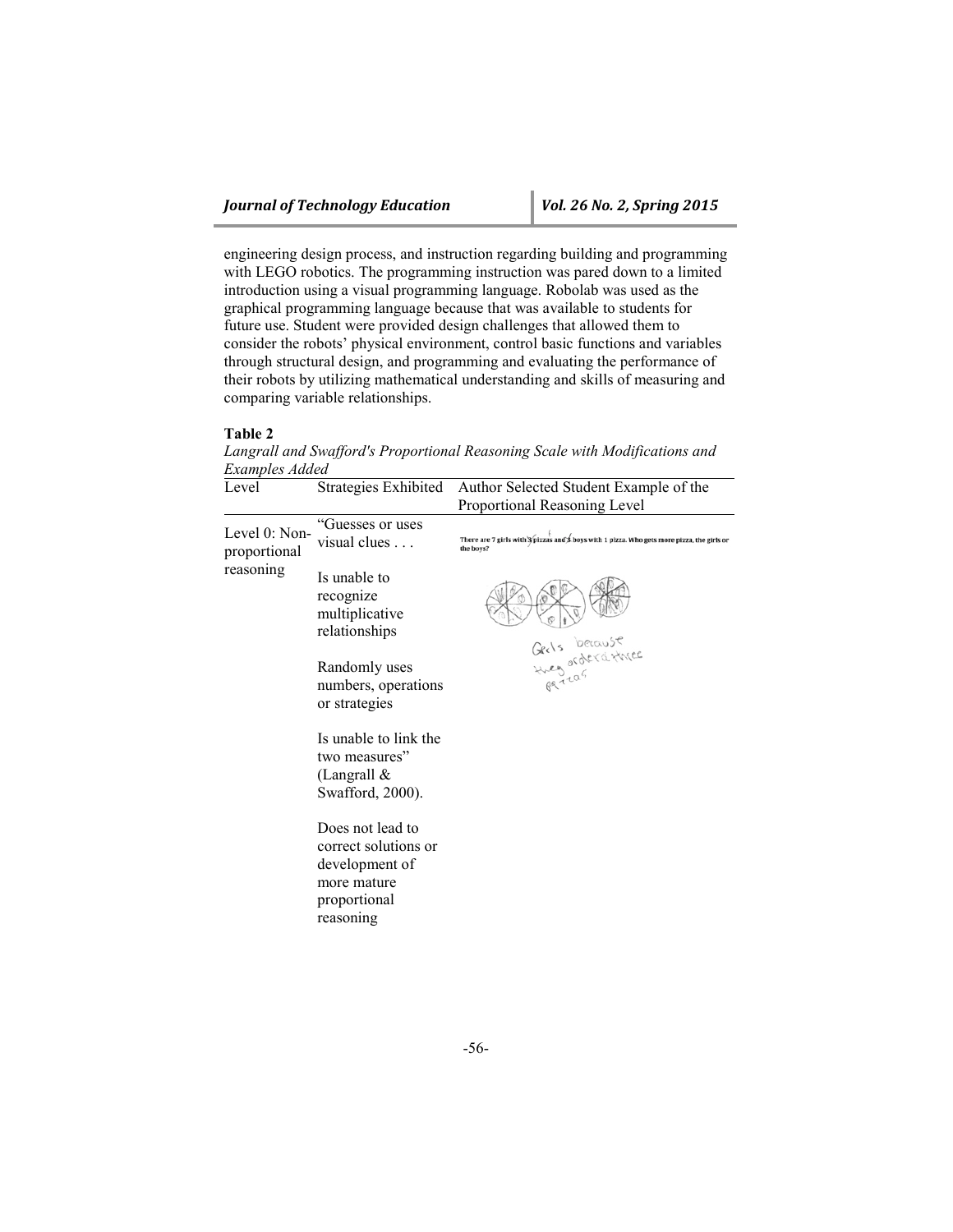## *Journal of Technology Education Vol. 26 No. 2, Spring 2015*

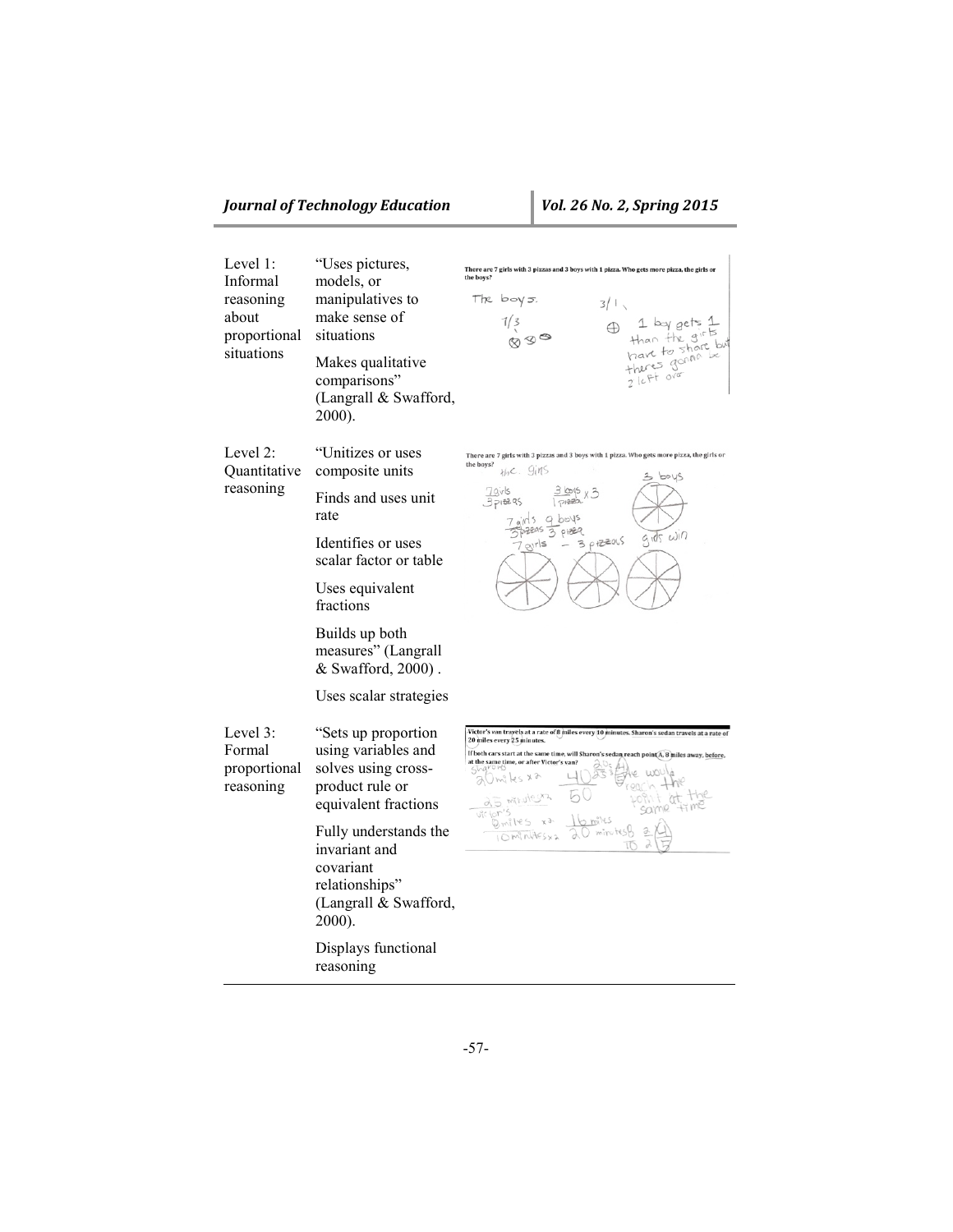#### **Results**

The research questions were addressed by analyzing the quantitative results of both groups of students (engineering based and non-engineering based) and their changes in correct responses to proportional reasoning questions set in different contexts as well as ratings of the level of proportional reasoning strategies used at each of the three time points. The scale used to assign a score for proportional reasoning level to each student's work was Langrall and Swafford's (2000) scale, which was discussed in the previous section, with possible scores of 0, 1, 2, and 3. Each item in the student's assessment was assigned a single proportional reasoning score, a mean was calculated for each student's assessment, and then a mean was derived for the 15 students' scores from each group. Each of the three assessments was scored first for percentage of correct answers and second for mean level of proportional reasoning using the Langrall and Swafford scale. The assessment instruments included the same questions when scored for percentage correct, as when scored for mean level of proportional reasoning. In the following sections, the assessment results that were used in the analysis of variance (ANOVA) runs were the level of proportional reasoning strategy-use results for each of the three assessments: the Intra-Prop, Extra-Prop, and Engin-Prop.

#### **Proportional Reasoning Levels Analysis: Intra-Prop**

Table 3 shows the descriptive statistics for each program group's performance on the Intra-Prop at each of the three time points. Figure 3 displays the mean level of strategy-use scores  $(0-3)$  on intra-prop for program groups across three time points.

#### *Table 3*

| Time of Intra-<br>Prop Assessment | Program Group             | Mean | SD   | N  |
|-----------------------------------|---------------------------|------|------|----|
| T1                                | Control Group             | .27  | .458 | 15 |
|                                   | <b>Experimental Group</b> | .47  | .516 | 15 |
|                                   | Total                     | .37  | .49  | 30 |
| T <sub>2</sub>                    | Control Group             | .67  | .617 | 15 |
|                                   | <b>Experimental Group</b> | .67  | .617 | 15 |
|                                   | Total                     | .67  | .606 | 30 |
| T <sub>3</sub>                    | Control Group             | .87  | .640 | 15 |
|                                   | <b>Experimental Group</b> | .80  | .561 | 15 |
|                                   | Total                     | .83  | .592 | 30 |

*Intra-Prop Descriptive Statistics—Mean Strategy Rating by Student Groups*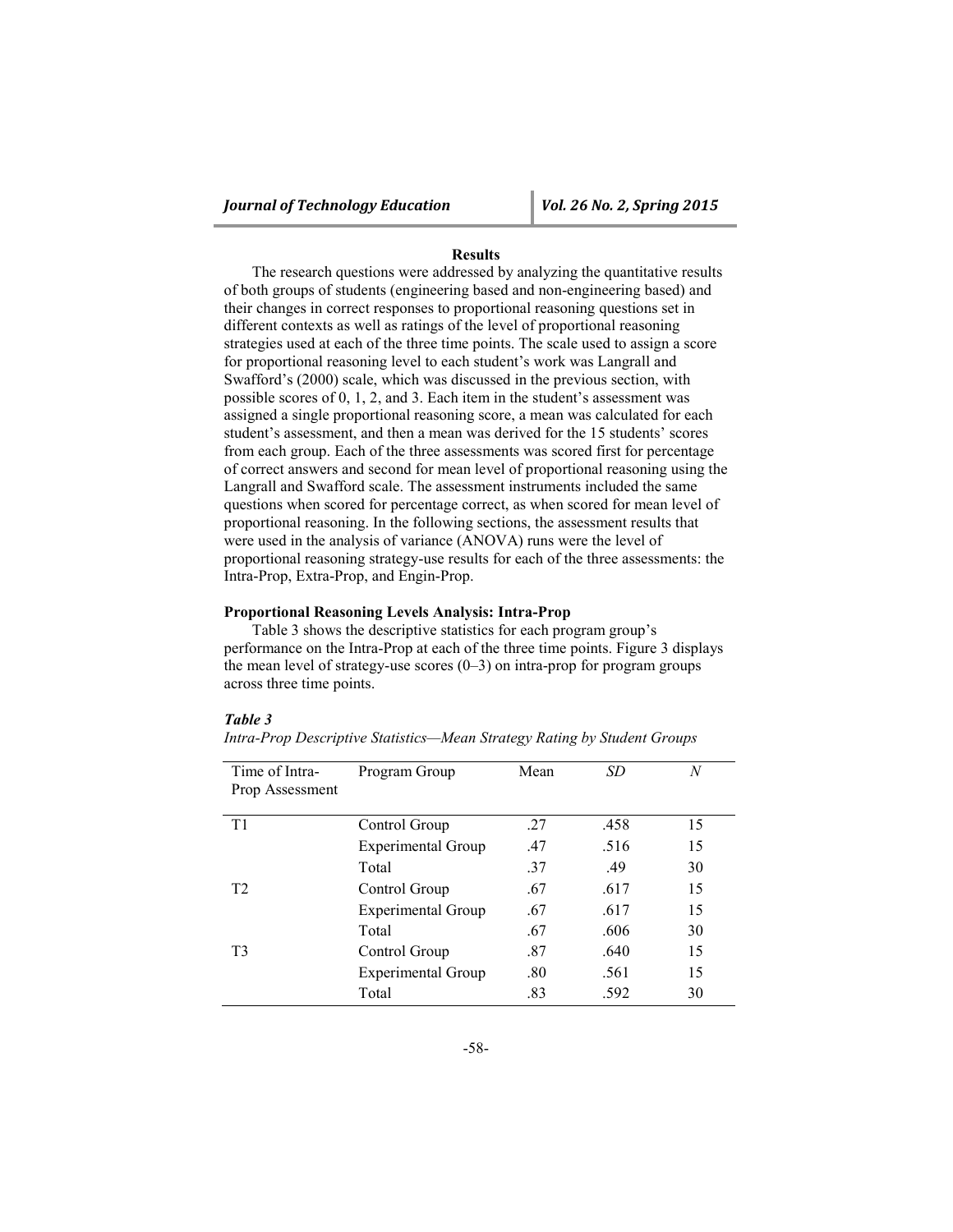

*Figure 3.* Mean level of strategy-use scores (0–3) on intra-prop for program groups across three time points.

The experimental group's mean score was .27 at T1. This implies that the majority of students were closer to Level 0 of proportional reasoning at T1. This same group of students achieved a .67 mean score immediately after the conclusion of the intervention program. This implies that the majority of the students were closer to Level 1 of proportional reasoning. At this level, proportional reasoning strategies are not yet clearly used, but students rely on qualitative strategies such as the use of pictures, and they are able to use some multiplicative thinking to arrive at the correct answer. At T3, the use of proportional reasoning strategies increased even more, to the level of .87. Although students show an increase in use of statistical reasoning at the 10-week post-post assessment, the scale score only defines integer values, so the changes at each time point are all still within the zero (0) score of the scale, meaning that students were not judged to have demonstrated proportional thinking.

A mixed between–within subjects ANOVA was conducted to assess the impact of the two different interventions (non-engineering textbook-based mathematics intervention program versus LEGO robotics integrated engineering and mathematics intervention program) based on the level of proportional reasoning strategies used by the participants, as reflected by their level of strategy-use scores on the Intra-Prop at T1, T2, and T3. There was no significant interaction between program type and time, Wilks' Lambda = .951,  $F(2,27)$  = .690, *p =* .510, partial eta squared = .049. There was a substantial main effect for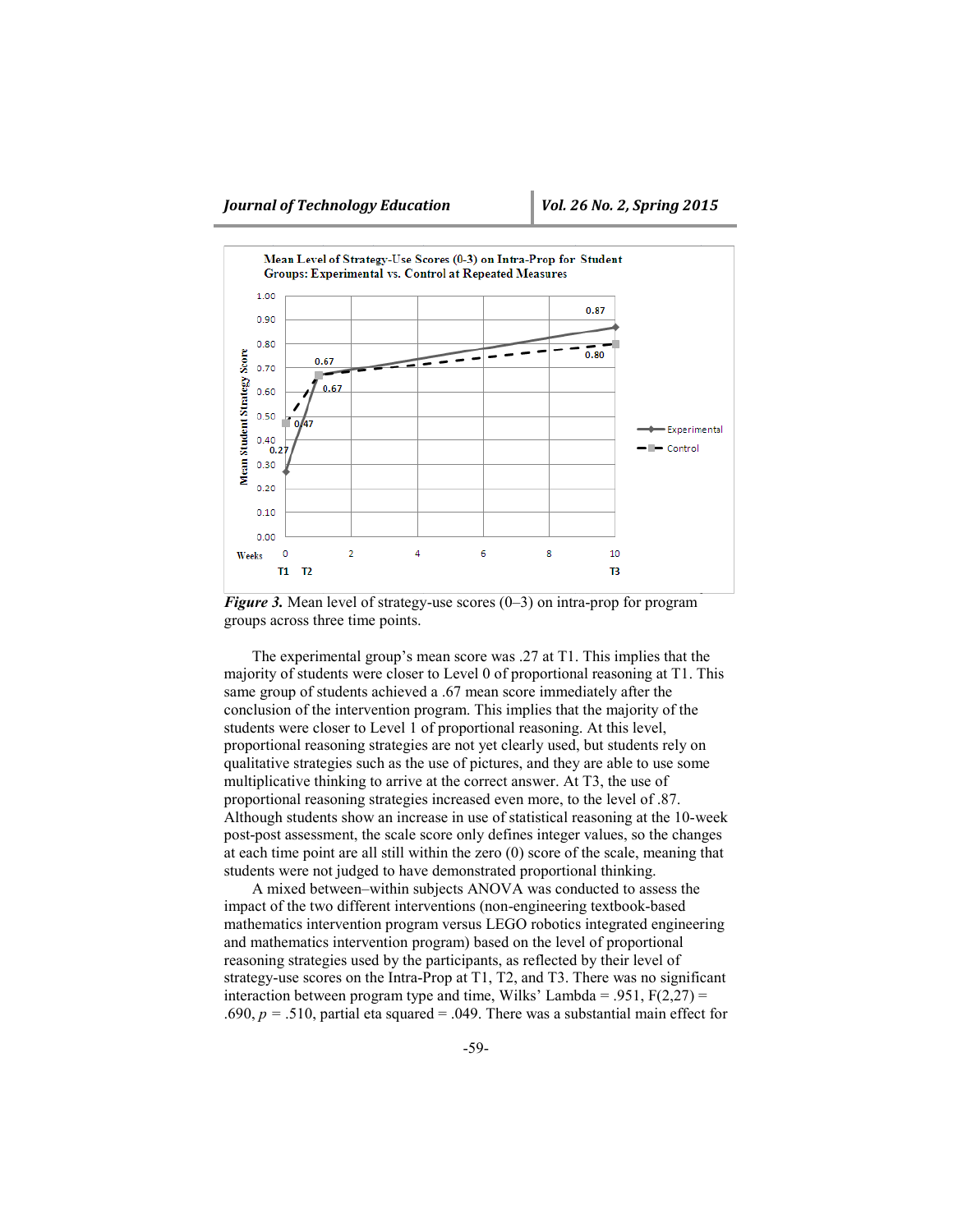time, Wilks' Lambda = .625,  $F(2,27) = 8.114$ ,  $p = .002$ , partial eta squared = .375, with both groups showing an increase in the level of proportional reasoning strategies used, as measured by their overall level of strategy-use scores on the Intra-Prop. The main effect comparing the two types of intervention was not significant,  $F(1,28) = .07$ ,  $p = .791$ , partial eta squared = .002, suggesting no difference in the effectiveness of the two teaching approaches when measured by the level of strategy-use score on the Intra-Prop. The control group's mean score on the Intra-Prop was stronger (.47) than the experimental group (.27) at T1. However, this score is somewhat deceptive because the strategic reasoning scores assigned to each problem were integer values of 0, 1, 2, and 3; at the levels reported, both groups were determined to be at between 0 (non-proportional reasoning) and 1 (informal reasoning about proportional situations). After the intervention, both groups improved with the levels becoming a lot more similar (.67) but still under Level 1. This indicates that students learned to use slightly higher levels of proportional reasoning strategies. It could also mean that the types of problems presented did not require these students to use higher level strategies and that given the straightforward intra-mathematical nature of the assessment, students were equally prepared to solve the problems regardless of their learning experience.

#### **Proportional Reasoning Levels Analysis: Extra-Prop**

Table 4 shows the descriptive statistics for each program group's performance on the Extra-Prop at each of the three time points.

| Time of Extra-Prop Program Group |                           | Mean | SD   | N  |
|----------------------------------|---------------------------|------|------|----|
| Assessment                       |                           |      |      |    |
| T1                               | Control Group             | 1.20 | .941 | 15 |
|                                  | <b>Experimental Group</b> | 1.27 | .704 | 15 |
|                                  | Total                     | 1.23 | .817 | 30 |
| T <sub>2</sub>                   | Control Group             | 2.13 | .640 | 15 |
|                                  | <b>Experimental Group</b> | 2.47 | .516 | 15 |
|                                  | Total                     | 2.30 | .596 | 30 |
| T <sup>3</sup>                   | Control Group             | 2.13 | .640 | 15 |
|                                  | <b>Experimental Group</b> | 2.47 | .516 | 15 |
|                                  | Total                     | 2.30 | .596 | 30 |

#### *Table 4 Extra-Prop Descriptive Statistics—Strategy Rating by Student Groups*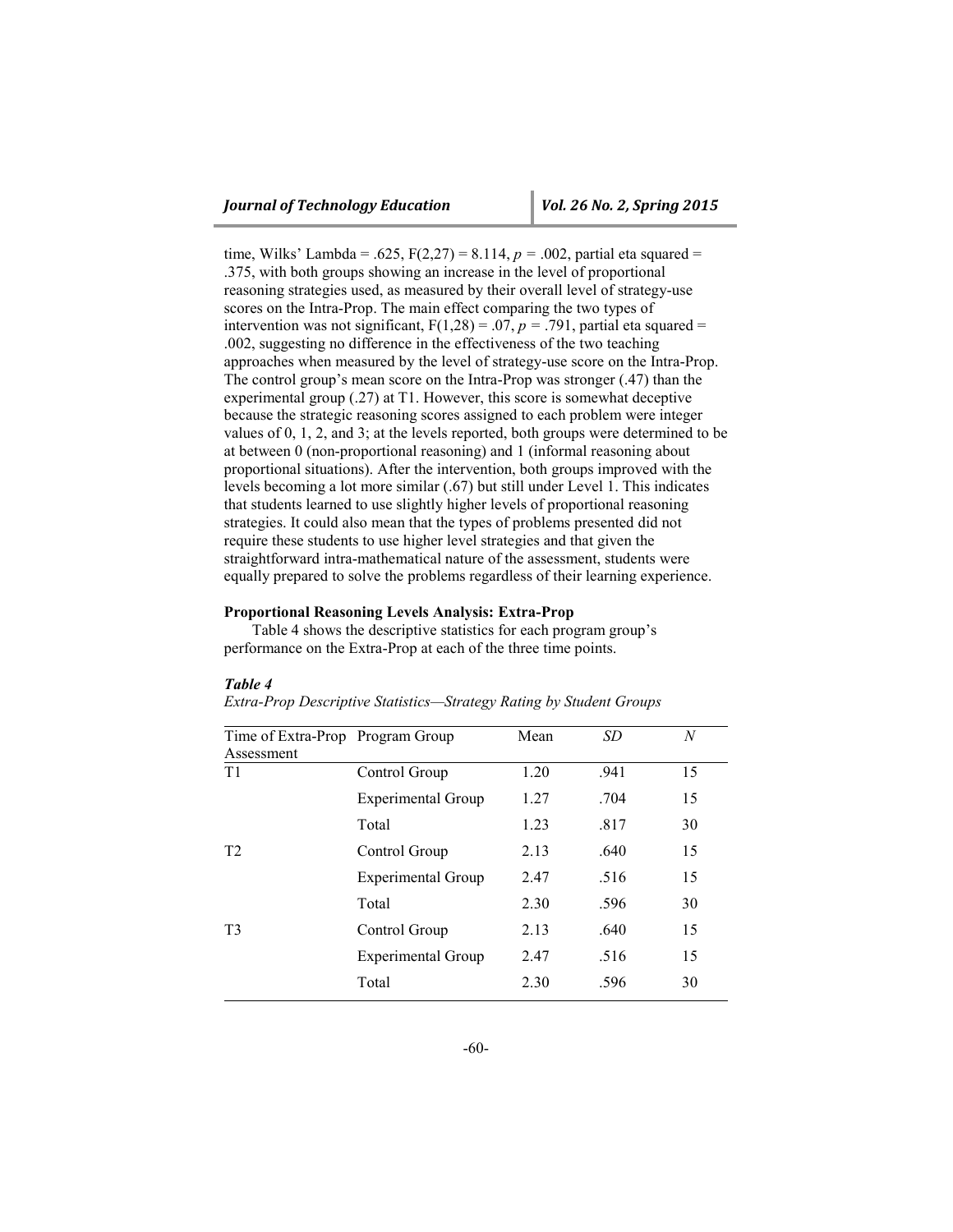Figure 4 displays the mean score for strategy level use on the Extra-Prop assessment by each group (experimental and control) at each of the three time points.



Mean Level of Strategy-Use Scores (0-3) on Extra-Prop for Student Groups: Experimental vs. Control at Repeated Measures

*Figure 4.* Mean strategy level scores (0–3) on extra-prop for program groups across three time points.

There is an indication of students' improvement from an average of Level 1 of proportional reasoning strategies demonstrated to an average of Level 2 of proportional reasoning strategies. However, both groups changed similarly, regardless of the teaching approach they were exposed to. Level 2 is quantitative, and perhaps their prior school experiences had reinforced quantitative and algorithmic strategies over higher level reasoning strategies. Level 2 proportional reasoning allowed them to achieve a relatively high percentage of correct answers (experimental mean score = 77.3%; control group mean score  $= 62\%$ , so they did not need to go further. As seen in Figure 3 above, student mean strategy levels for both groups do not drop after 10 weeks. Perhaps this indicates that students in both intervention groups have learned to apply quantitative proportional reasoning strategies (at an average level of 2) and they retain this knowledge over time. This is an important accomplishment that might not have been apparent if only measured by the percentage correct score on the same test at T3. Student work displays their use of proportional reasoning strategies, even though their final answer may be incorrect. A mixed between–within subjects ANOVA was conducted to assess the impact of two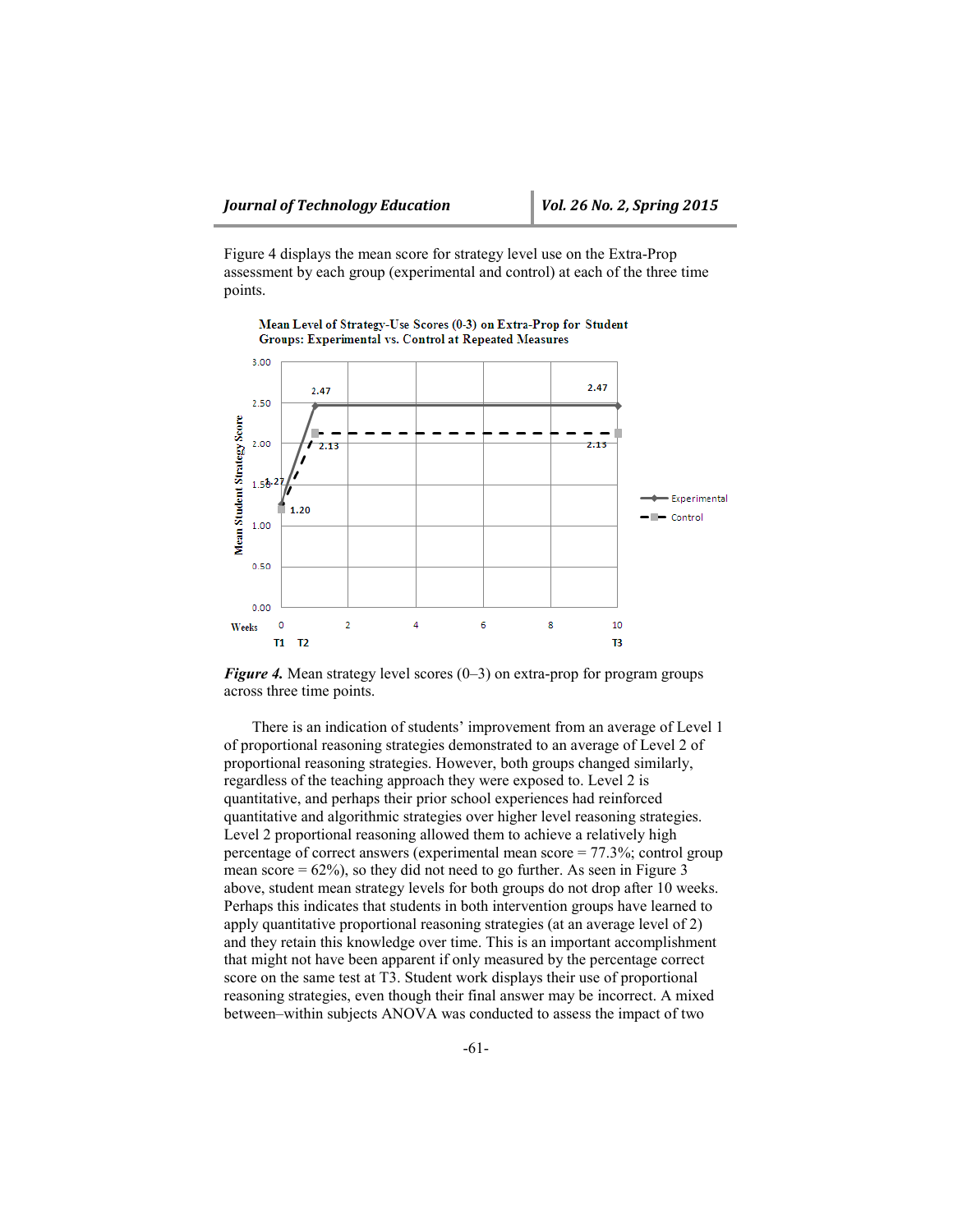different interventions (non-engineering textbook-based mathematics intervention program and LEGO robotics integrated engineering and mathematics intervention program), based on the level of proportional reasoning strategies used by the participants as reflected by their level of strategy-use scores on the Extra-Prop at T1, T2, and T3. There was no significant interaction between program type and time, Wilks' Lambda = .973,  $F(2, 27) = .772$ ,  $p =$ .387, partial eta squared = .027. There was a substantial main effect for time, Wilks' Lambda = .362, F(2,27) = 49.434, *p =* .000, partial eta squared = .638, with both groups showing a large increase in the level of proportional reasoning strategies used, as measured by their overall level of strategy-use scores on the Extra-Prop. The main effect comparing the two types of intervention was not significant, F  $(1, 28) = .1.483$ ,  $p = .233$ , partial eta squared = .050, suggesting no difference in the effectiveness of the two teaching approaches when measured by the level of strategy-use score on the Extra-Prop.

#### **Proportional Reasoning Levels Analysis: Engin-Prop**

Table 5 shows the descriptive statistics for each program group's performance on the Extra-Prop at each of the three time points.

| Engin-Prop Descriptive Statistics—Strategy Rating by Student Groups |                           |      |      |    |
|---------------------------------------------------------------------|---------------------------|------|------|----|
| Time of Engin-Prop                                                  | Program Group             | Mean | SD   | N  |
| Assessment                                                          |                           |      |      |    |
| T1                                                                  | Control Group             | 1.07 | .704 | 15 |
|                                                                     | <b>Experimental Group</b> | 1.13 | .640 | 15 |
|                                                                     | Total                     | 1.10 | .662 | 30 |
| T <sub>2</sub>                                                      | Control Group             | 1.00 | .655 | 15 |
|                                                                     | <b>Experimental Group</b> | 2.47 | .516 | 15 |
|                                                                     | Total                     | 1.73 | .944 | 30 |
| T <sub>3</sub>                                                      | Control Group             | .87  | .640 | 15 |
|                                                                     | <b>Experimental Group</b> | 2.40 | .507 | 15 |
|                                                                     | Total                     | 1.63 | .964 | 30 |

#### *Table 5*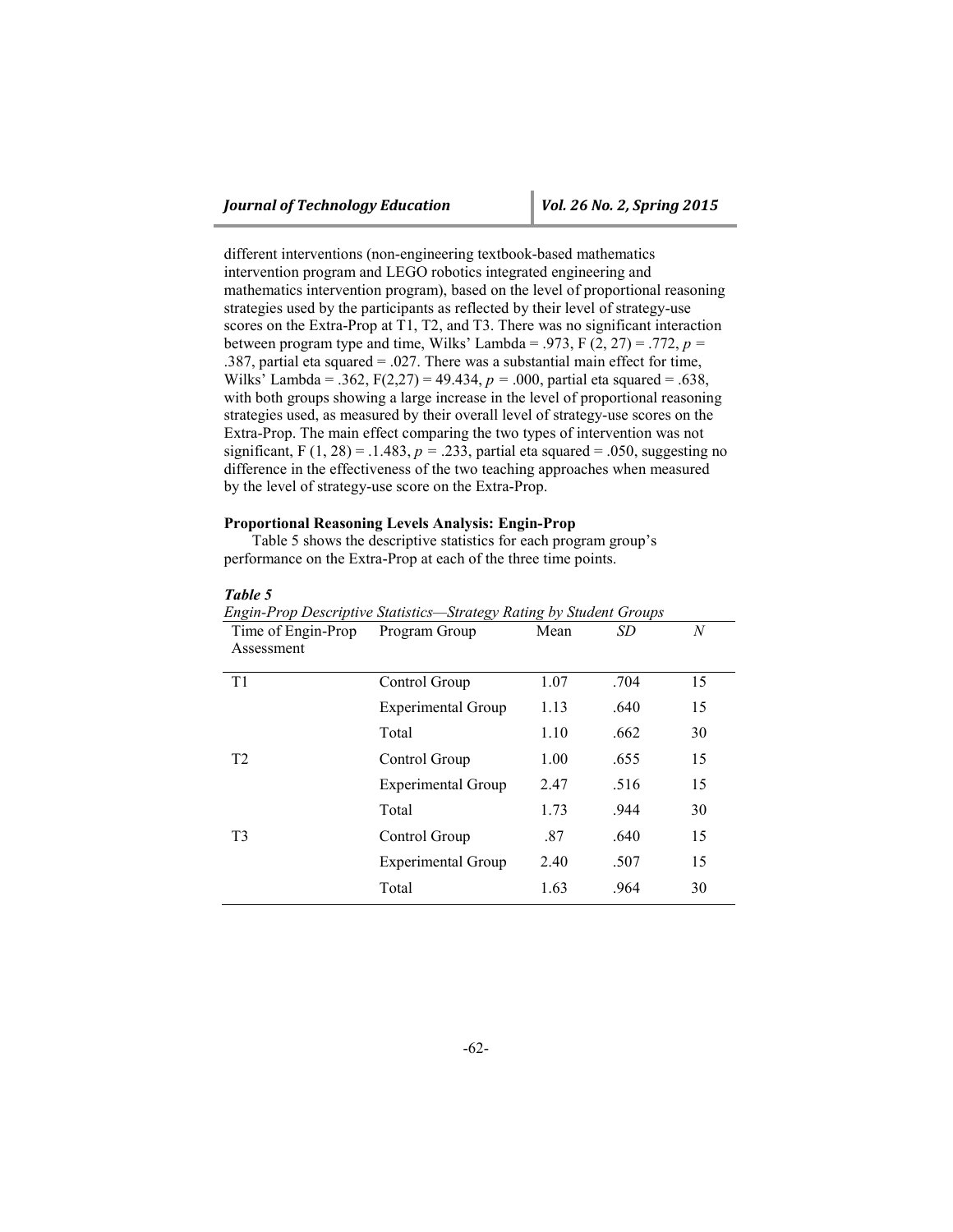Figure 5 displays the mean score for strategy level use on the Engin-Prop assessment by each group (experimental and control) at each of the three time points.



*Figure 5.* Mean strategy level scores (0–3) on engin-prop for program groups across three time points.

The range of the proportional reasoning score for the Engin-Prop assessment was 0–3. The mean strategy score for the 15 students in the experimental group began with a strategy score of 1.13. Students achieved a score of 2.47 at T2 and 2.40 at T3. The data for the control students are shown as a benchmark. However, it is not expected that students would demonstrate any change because control group students did not receive instruction in the use of LEGO robotics. It is noteworthy, nonetheless, that the accomplishments of the experimental group were achieved within the same overall program instructional time as that of the control group.

A mixed between–within subjects ANOVA was conducted to assess the impact of two different interventions (non-engineering textbook-based mathematics and LEGO robotics integrated engineering and mathematics) based on the level of proportional reasoning strategies used by the participants as reflected by their level of strategy-use scores on the Engin-Prop at T1, T2, and T3. In this case, there was significant interaction between program type and time, Wilks' Lambda = .419, F(2,27) = 18.684, *p =* .000, partial eta squared = .581. There was also a substantial main effect for time for the experimental group, Wilks' Lambda = .502, F(2,27) = 13.377, *p =* .000, partial eta squared = .498, with the experimental group showing an increase in the level of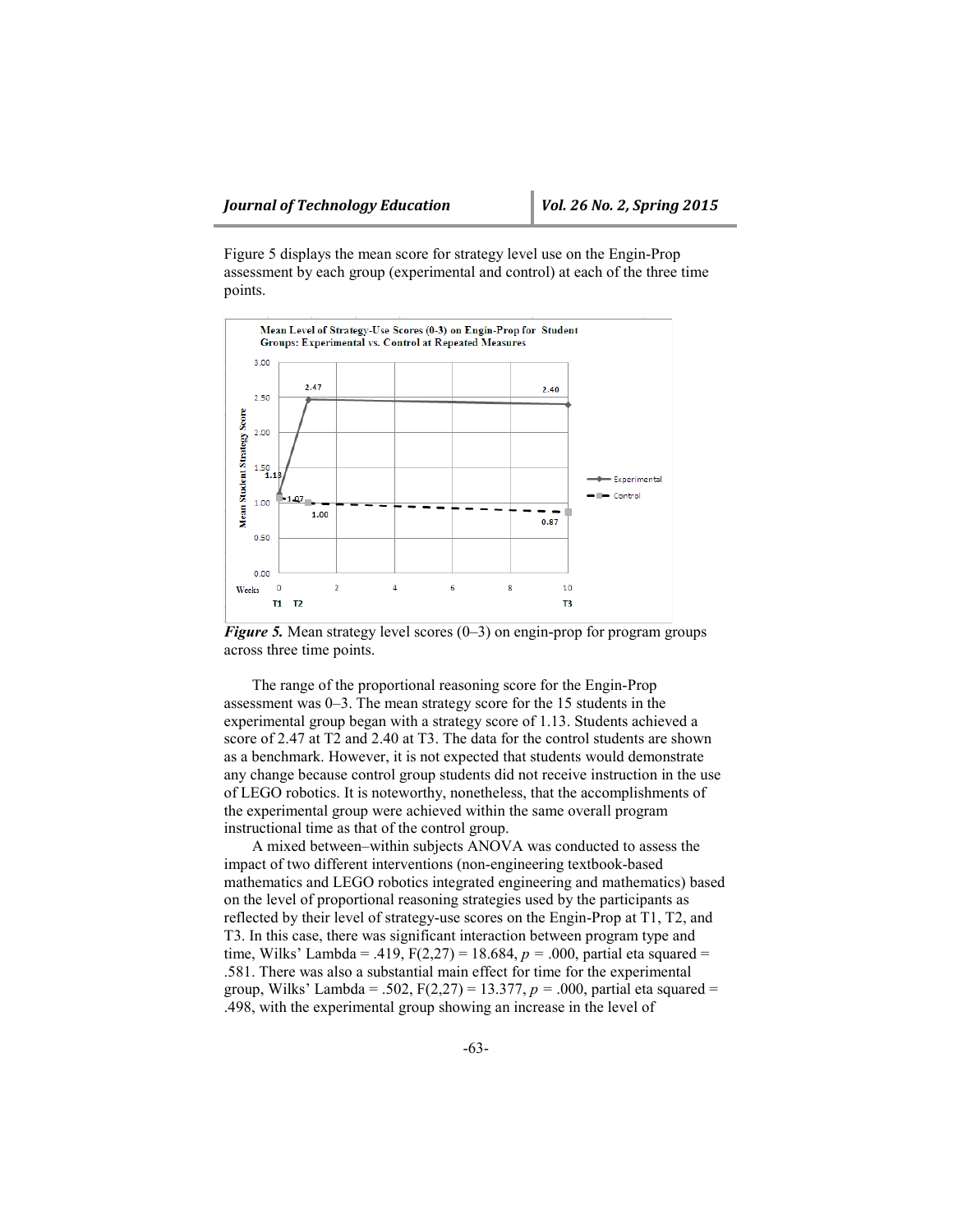proportional reasoning strategies used, as measured by their overall level of strategy-use scores on the Engin-Prop. The main effect comparing the two types of intervention was significant,  $F(1,28) = .31.381$ ,  $p = .000$ , partial eta squared = .528, suggesting a significant difference in the effectiveness of the two teaching approaches when measured by the Engin-Prop. This main effect was to be expected given that the Engin-Prop included many items that were better understood by students that had actually received instruction in engineering LEGO robotics as well as ratio and proportion mathematics.

#### **Discussion**

This study was designed to determine the possible impact of an integrated engineering and mathematics teaching approach using LEGO robotics upon students' learning of concepts of ratio and proportion. The results of this study indicated that the students were able to make significant progress in learning new concepts of ratio and proportion while also learning basic definitions related to LEGO robotics engineering design and programming when this learning took place in an integrated engineering and mathematics context. It has been shown that a statistically significant change in students' understanding of ratio and proportion took place during the relatively short but intense learning experience, regardless of the type of intervention to which the students had been exposed. Even students who were exposed to a traditional textbook curriculum experienced changes in their scores. This confirms that the 3 hours of instruction daily in a 5-day program during a normal planned school-year break (that included no other schoolwork) allowed students to focus on and learn about the academic topics taught. These students were motivated to attend a program that was advertised to be of an academic nature, so perhaps they were intrinsically motivated to learn. However, the more important finding is that the 15 hours of focused instruction with quality curricula (textbook-based and non-textbookbased) was sufficient to allow students to significantly increase the number of correct responses to problems of ratio and proportion.

The performance of students in the experimental group on the Intra-Prop was not significantly higher than that of the performance of students in the control group. This might indicate that students that are taught concepts of ratio and proportion in a focused intervention program will learn how to solve problems of ratio and proportion in intra-mathematical contexts just as well, regardless of the differences in instructional methodology and with or without engineering integrated into their learning experience. The performance of students in the experimental group on the Extra-Prop was significantly higher than the performance of students in the control group. These results indicate that students that learn about ratio and proportion in an engineering-related context improve in their understanding significantly and retain their learning for a longer period of time when they encounter these situations in an extra-mathematical context versus in an intra-mathematical context.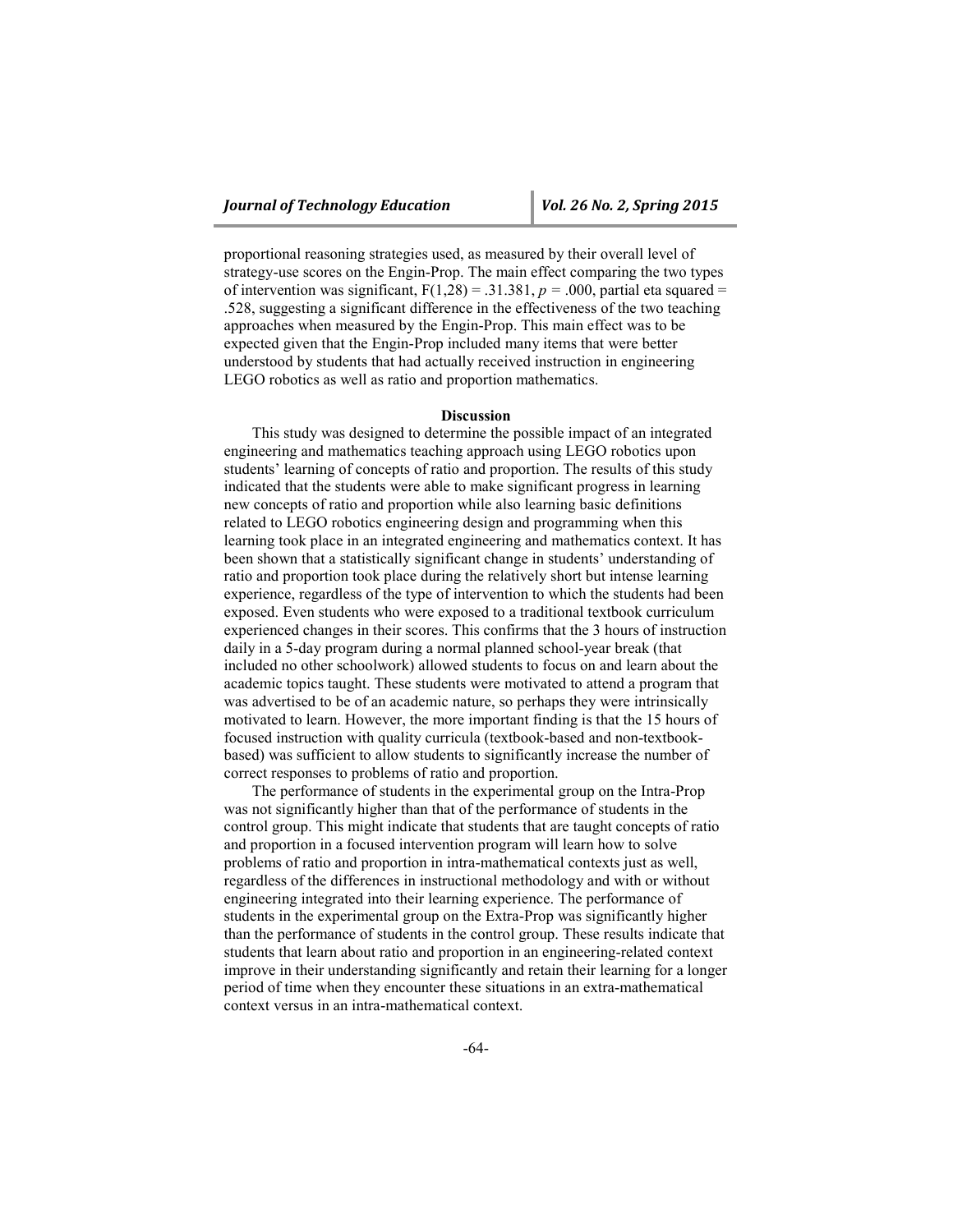The performance of students in the experimental group on the Engin-Prop was significantly different than the performance of students in the control group. However, even these students did not use particularly high levels of proportional reasoning strategies. It may be unrealistic to expect students to achieve higher levels of proportional reasoning in such a short intervention program. In addition, the young students in this class seemed to be more comfortable with solving problems as simply as possible and were able to "get the right answer" with only Level 2 proportional reasoning strategies.

The main message of these findings is that educational robotics can serve as a motivating context that may be very beneficial as an instructional tool in the integrated engineering mathematics classroom when teaching concepts of ratio and proportion and potentially many others. It is important and productive for students to be allowed the opportunity to learn mathematics concepts accompanied with meaningful constructionist experiences such as those provided by LEGO educational robotics in an integrated engineering and mathematics design setting. Perhaps these experiences influence the level of engagement and thoughtful approaches that lead to deeper student understanding of mathematics concepts—in this case, ratio and proportion concepts. One finding of special note to practitioners is the fact that students in the experimental group were able to learn at least as much and as well (if not more) of the mathematics content topic of ratio and proportion as compared to the control group of students. Additionally, within the same amount of time, experimental group students learned and retained engineering and related applied ratio and proportion mathematics concepts.

#### **Limitations of the Study and Future Research**

The experimental intervention program described in this study was a program that integrated engineering design and educational robotics application opportunities in addition to the same mathematics objectives regarding ratio and proportion as the non-engineering mathematics intervention program. The intervention and control programs took place in the same school setting as extracurricular programs occurring during a holiday week when school was not in session. The experimental program took place in the morning, and the control program took place in the afternoon. This introduced a variable (learning in the morning versus learning in the afternoon) that was beyond the control of this study and is certainly a limitation. The study was designed and carried out in spite of this limitation in order to maintain the same instructor for both student groups. Although morning versus afternoon course time is a factor that may certainly have affected the performance of the students, introducing a different instructor may have introduced much greater variability.

Another limitation of this study was that only one student group received the opportunity to learn about LEGO robotics and use LEGO robotics in engineering design challenges requiring mathematical thinking. Although this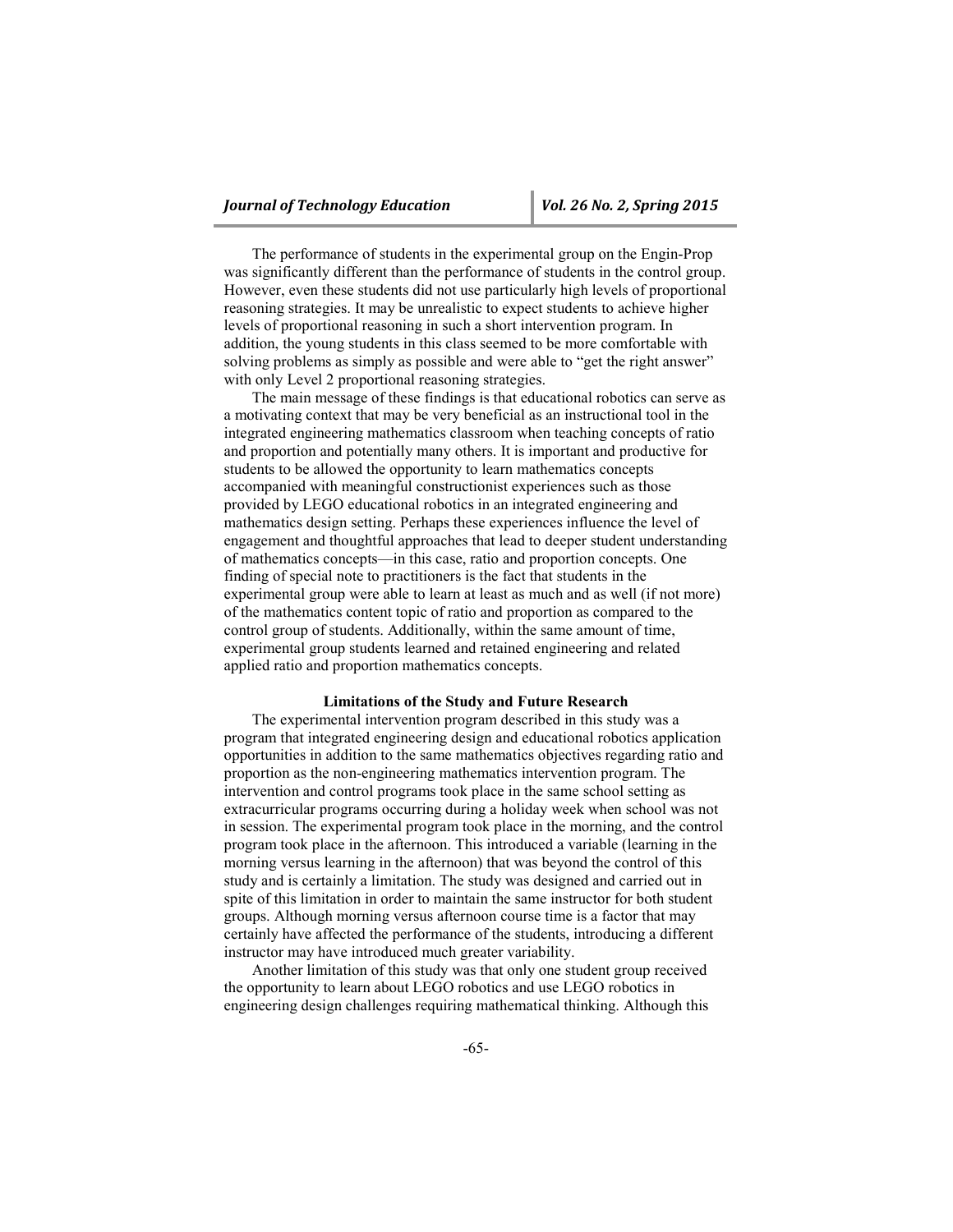was precisely the intent of the study in order to compare the impact of the two differing learning experiences, it limited the ability of comparison of learning in the engineering context between the two groups. In this study, it is not appropriate to compare learning differences of LEGO engineering concepts between the two groups because one group was not exposed to LEGO engineering concepts. However, the analysis presented in this study does show a comparison only as a benchmark as to how much students might already know about LEGO engineering concepts without explicit instruction. Given the low socioeconomic status of both student groups, it is not likely that students have access to expensive LEGO robotics materials at home or at school.

Another limitation of this study was the short duration of the learning experience. This limitation was driven by the interest in controlling the mathematics learning levels of the participating students. Because students were in different classrooms and in different households, the mathematics learning experiences that each might be exposed to would increase as the time increased. However, as was shown, all had a significant change in their learning of the proportional reasoning concepts expected. This supported that even a short duration learning experience, if purposefully designed and intense, can support significant and sustained student learning.

This research study focused primarily on students, and the author sought to measure student mathematical learning and skill development. In order to capture detailed qualitative data, the overall sample size of  $n = 30$  was small, which limited the power of statistical analysis and generalization of results. Although there was pretesting (P1) conducted for all students, a more in-depth analysis could be conducted using the P1 scores as a covariate to describe the differences between the groups. Future studies can be repeated with the support of additional research and instructional support that will allow for a larger number of participants. External validity can be addressed by repeating this study at multiple schools, both with similar and differing student demographics. Finally, in light of the conclusions regarding the positive impact of the integrated content teaching approach for mathematics and engineering using LEGO robotics, a future direction would be to analyze the specific techniques that expert teachers utilize to effectively teach integrated content, specifically when working with educational robotics and mathematics. Such research would help to better identify the pedagogical skills and content knowledge necessary to teach well in such a setting.

#### **References**

Amsel, E., Goodman, G., Savoi, D., & Clark, M. (1996). The development of reasoning about causal and noncausal influences on levers. *Child Development, 67*(4), 1624–1646. doi:10.1111/j.1467-8624.1996.tb01818.x Barlex, D., & Pitt, J. (2000). *Interaction: The relationship between science and design and technology in the secondary curriculum*. London, United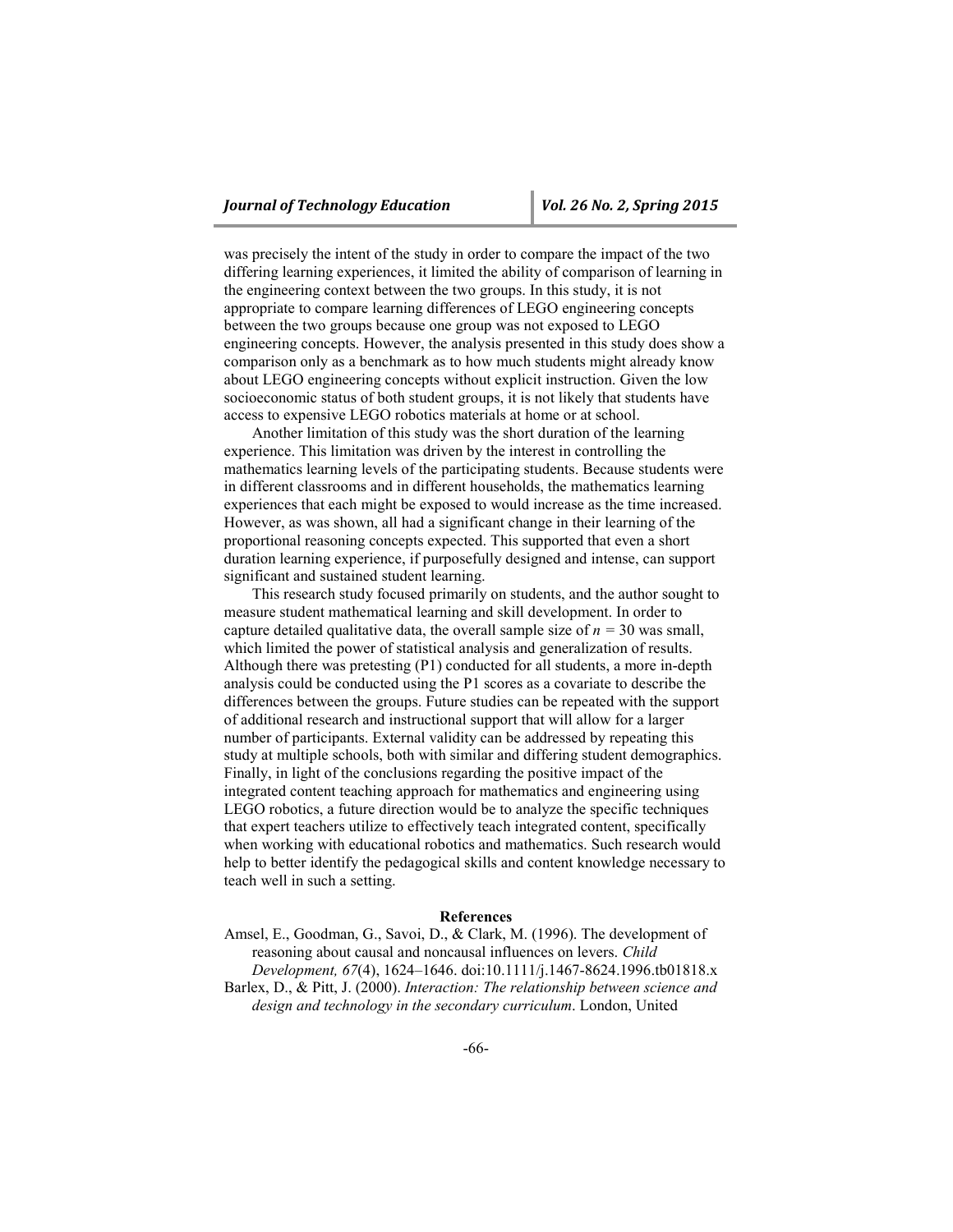Kingdom: Engineering Council.

Baxter, G., & Junker, B. W. (2001, April). *Designing cognitive-developmental assessments: A case study in proportional reasoning*. Paper presented at the Annual Meeting of the National Council of Measurement in Education, Seattle, WA. Retrieved from

http://www.stat.cmu.edu/~brian/rpm/baxterjunkerncme.pdf

- Ben-Chaim, D., Fey, J. T., Fitzgerald, W. M., Benedetto, C., & Miller, J. (1998). Proportional reasoning among 7th grade students with different curricular experiences. *Educational Studies in Mathematics, 36*(3), 247–273. doi:10.1023/A:1003235712092
- Behr, M., Harel, G., Post, T., & Lesh, R. (1987). Theoretical analysis: Structure and hierarchy, missing value proportion problems. In J. C. Bergeron, N. Herscovics, & C. Kieran (Eds.), *Proceedings of the Eleventh International Conference: Psychology of Mathematics Education PME-XI* (Vol. II, pp. 269–274). Montreal, Canada: International Group for the Psychology of Mathematics Education.
- Borasi, R. (1986). On the nature of problems. *Educational Studies in Mathematics, 17*(2), 125–141. doi:10.1007/BF00311517
- Carpenter, T. P., & Moser, J. M. (1984). The acquisition of addition and subtraction concepts in grades one through three. *Journal for Research in Mathematics Education, 15*(3), 179–203.
- Carraher, T. N., Carraher, D., & Schliemann, A. D. (1985). Mathematics in the streets and in schools. *British Journal of Developmental Psychology, 3*, 21– 29. doi:10.1111/j.2044-835X.1985.tb00951.x
- Chevallard, Y. (1990). On mathematics education and culture: Critical afterthoughts. *Educational Studies in Mathematics, 21*(1), 3–27. doi:10.1007/BF00311013
- Chevallard, Y. (2007). Readjusting didactics to a changing epistemology. *European Educational Research Journal, 6*(2), 131–134. doi:10.2304/eerj.2007.6.2.131
- Clements, D. H., & Sarama, J. (2007). Early childhood mathematics learning. In F. K. Lester, Jr. (Ed.), *Second handbook of research on mathematics teaching and learning* (Vol. 1, pp. 461–555). Charlotte, NC: Information Age.
- Cross, N. (2007). Forty years of design research. *Design Research Quarterly, 2*(1), 3–5. Retrieved from http://www.drsq.org/issues/drq2-1.pdf
- Foster, P. N., & Wright, M. D. (2001). How children think and feel about design and technology: Two case studies. *Journal of Industrial Teacher Education, 38*(2), 40–64. Retrieved from

http://scholar.lib.vt.edu/ejournals/JITE/v38n2/foster.html

Deming, W. E. (1986). *Out of the crisis*. Cambridge, MA: MIT Press.

Harel, G., Behr, M., Post, T., & Lesh, R. (1987). Qualitative differences among 7th grade children in solving a non-numerical proportional reasoning blocks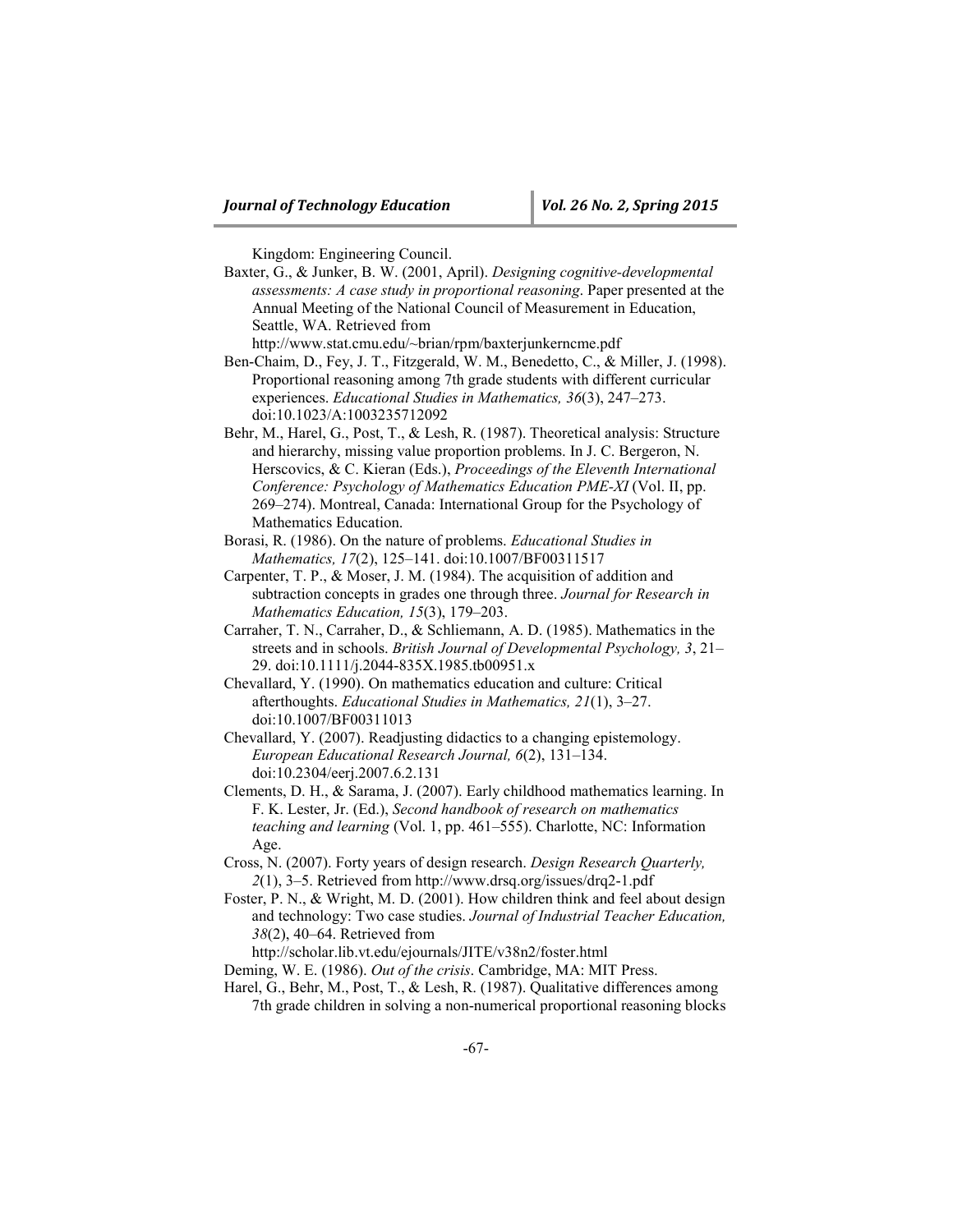task. In J. C. Bergeron, N. Herscovics, & C. Kieran (Eds.), *Proceedings of the Eleventh International Conference, Psychology of Mathematics Education PME-XI* (Vol. II, pp. 282–288). Montreal, Canada: International Group for the Psychology of Mathematics Education.

- Karplus, R., Pulos, S., & Stage, E. (1983). Proportional reasoning of early adolescents. In R. Lesh & M. Landau (Eds.), *Acquisition of mathematical concepts and processes* (pp. 45–90). New York, NY: Academic Press.
- Katehi, L., Pearson, G., & Feder, M. (2009), The status and nature of K–12 engineering education in the United States. *The Bridge, 39*(3), 5–10. Retrieved from https://www.nae.edu/Publications/Bridge/16145/16161.aspx
- Kaput, J. J., & West, M. M. (1994). Missing-value proportional reasoning problems: Factors affecting informal reasoning patterns. In G. Harel & J. Confrey (Eds.), *The development of multiplicative reasoning in the learning of mathematics* (Research in Mathematics Education Series, pp. 235–287). Albany, NY: State University of New York Press.
- Lamon, S. J. (1993). Ratio and proportion: Connecting content and children's thinking. *Journal for Research in Mathematics Education, 24*(1), 41–61.
- Langrall, C. W., & Swafford, J. (2000). Three balloons for two dollars: Developing proportional reasoning. *Mathematics Teaching in the Middle School, 6*(4), 254–261.
- Martínez Ortiz, A. (2004). *Using the engineering design process to develop a framework & an approach for integrating engineering into the elementary classroom science curriculum.* Unpublished manuscript, Tufts University, Medford, MA.
- Martínez Ortiz, A. (2005). *Fusing engineering-integrated engineering LEGO robotics and mathematics: An elementary classroom curriculum*. Unpublished manuscript, Tufts University, Medford, MA.
- Martínez Ortiz, A. (2008). *The impact of engineering education at the kindergarten to high school levels: A review of research* (Qualifying paper). Tufts University, Medford, MA. Retrieved from http://dl.tufts.edu/catalog/tufts:UA071.001.001.00006.00002
- Martínez Ortiz, A. (2011). *Fifth grade students' understanding of ratio and proportion in an engineering robotics program*. Paper presented at the 2011 American Society for Engineering Education Conference, Vancouver, British Columbia, Canada. Retrieved from http://www.asee.org/public/conferences/1/papers/2649/view
- Massachusetts Department of Education. (2001). *Massachusetts science and technology/engineering curriculum framework*. Retrieved from http://www.doe.mass.edu/frameworks/scitech/2001/0501.pdf
- Misailidou, C., & Williams, J. (2003). Diagnostic assessment of children's proportional reasoning. *The Journal of Mathematical Behavior, 22*(3), 335– 368. doi:10.1016/S0732-3123(03)00025-7

Moundridou, M., & Kaniglonou, A. (2008). Using LEGO MINDSTORMS as an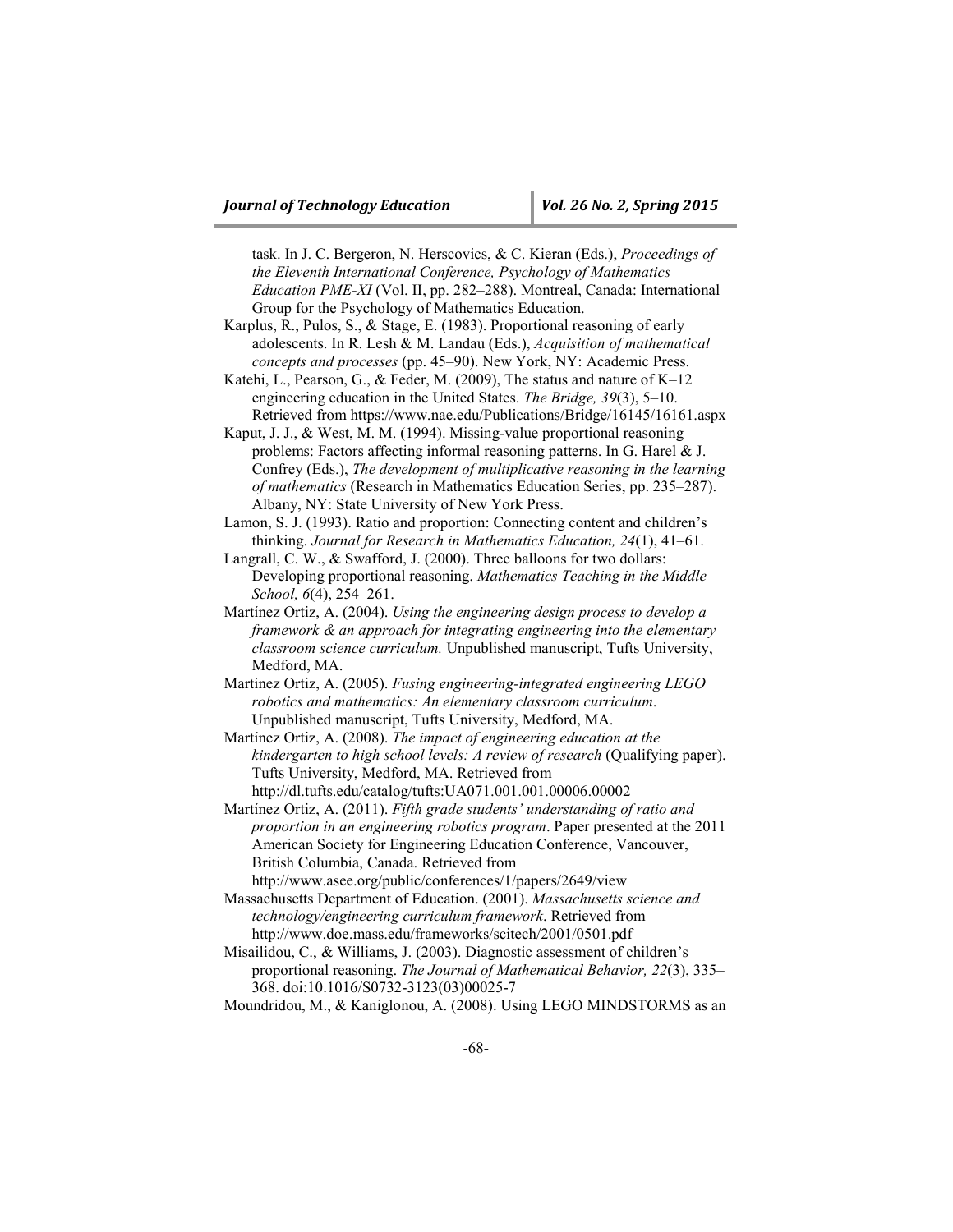instructional aid in technical and vocational secondary education: Experiences from an empirical case study. In P. Dillenbourg & M. Specht (Eds.), *Times of Convergence. Technologies Across Learning Contexts* (pp. 312–321). Berlin, Germany: Springer-Verlag. doi:10.1007/978-3-540- 87605-2\_35

Museum of Science. (n.d.). The engineering design process. Retrieved from http://www.mos.org/eie/engineering\_design.php

U.S. Department of Education, National Assessment Governing Board. (2014). *Technology and engineering literacy framework for the 2014 national assessment of educational progress.* Washington, DC: Author.

National Governors Association Center for Best Practices & Council of Chief State School Officers. (2010). *Common core state standards for mathematics*. Washington, DC: Author. Retrieved from http://www.corestandards.org/assets/CCSSI\_Math%20Standards.pdf

Papert, S. (1980). *Mindstorms: Children, computers, and powerful ideas*. New York, NY: Basic Books.

Puntambekar, S., & Kolodner, J. L. (2005). Toward implementing distributed scaffolding: Helping students learn science from design. *Journal of Research in Science Teaching*, *42*(2), 185–217. doi:10.1002/tea.20048

Resnick, M., Martin, F., Sargent, R., & Silverman, B. (1996). Programmable bricks: Toys to think with. *IBM Systems Journal, 35*(3–4), 443–452. doi:10.1147/sj.353.0443

Roden, C. (1995). Young children's learning strategies in design and technology. In J. S. Smith (Ed.), *IDATER 95: International Conference on Design and Technology Educational Research and Curriculum Development* (pp. 21– 27). Loughborough, UK: Loughborough University of Technology. Retrieved from https://dspace.lboro.ac.uk/2134/1521

Shewhart, W. A. (1986). *Statistical method from the viewpoint of quality control*. W. E. Deming (Ed.). New York, NY: Dover.

Texas Education Agency. (2008). *Chapter 111. Texas essential knowledge and skills for mathematics*. Austin, TX: Author. Retrieved from http://ritter.tea.state.tx.us/rules/tac/chapter111/index.html

Tourniaire, F. (1986). Proportions in elementary school. *Educational Studies in Mathematics, 17*(4), 401–412. doi:10.1007/BF00311327

Vergnaud, G. (1983). Multiplicative structures. In R. Lesh & M. Landau (Eds.), *Acquisition of mathematics concepts and processes* (pp. 127–174). New York, NY: Academic Press.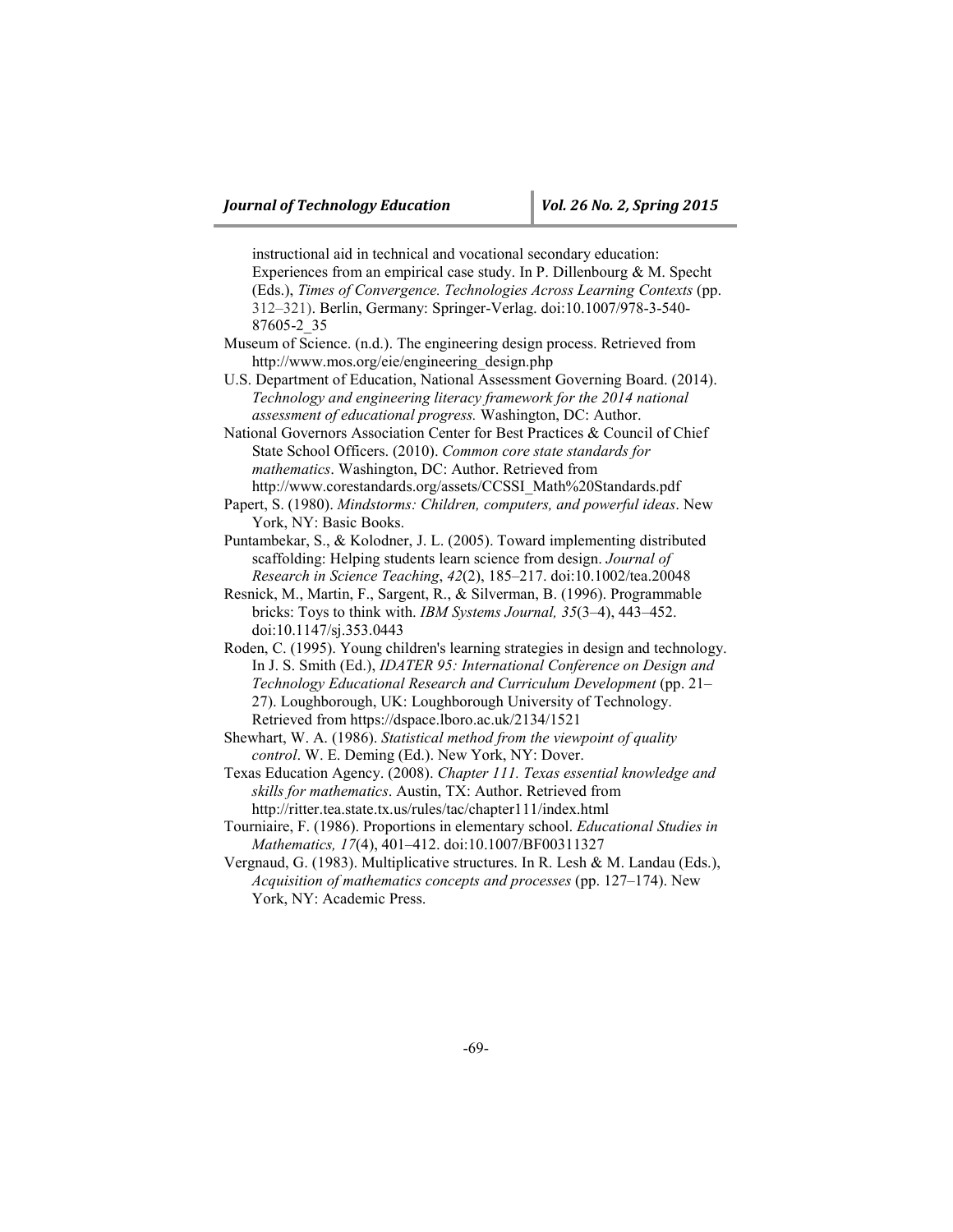## *Book Review*

Roth, M. S. (2014). *Beyond the university: Why liberal education matters*. New Haven, CT: Yale University Press. ISBN: 978-0-300-17551-6 \$25 (Hardback) 228 pages

Will there forever be a rift between workforce education (career and technical (CTE), technological, and vocational) and liberal arts education? Will American society ever reach consensus over the daunting question regarding education's purpose: "Does one attend college or university for the sake of learning in-and-of-itself, or in pragmatic preparation of a future career?" Will we ever reach a mending of what Rose (2008) dubbed "the hand/brain divide"? Dr. Michael S. Roth does not think so. Roth is a champion of "traditional" liberal arts education. That is not to say he totally discredits the value of vocational education. Yet, in *Beyond the University: Why Liberal Education Matters,* he not only relegates workforce education to second-class status, but misrepresents historical figureheads.

#### **Organization**

Roth assumes the role of historian and provides a poignant argument for his readers. All is informative, personal, elegant, witty, and non-academic; it is written to appeal to a mass audience of both scholars and lay persons alike. Roth captures the reader's attention by sharing his personal testimony and concern that stems from his experience as president of Wesleyan University, the institution he attended as an undergraduate. A chronological comparison of conflicting ideals from monumental figureheads follows.

#### **Roth's Ideas**

*Beyond the University* does not advocate an eradication of workforce education. For the most part, it is a celebration of the historical roots of the liberal arts and its offerings to students. Roth defends the virtues of liberal learning as both a developer of better people and useful in preparation for future success. That said, according to Roth, liberal education is "under siege."

Changes to the American social, cultural, and economic landscape have challenged the notion that venturing off to a four-year institution is something impractical. In an era of economic instability, liberal arts is once again being attacked for its elitism and irrelevance. Parents and students wonder if higher education is a worthy investment. Modern-day pupils' focuses include: return on investment, résumé building, employment opportunities, and employers' expectations.

Brian C. Preble (bpreb001@odu.edu) is a graduate student in STEM Education at Old Dominion University.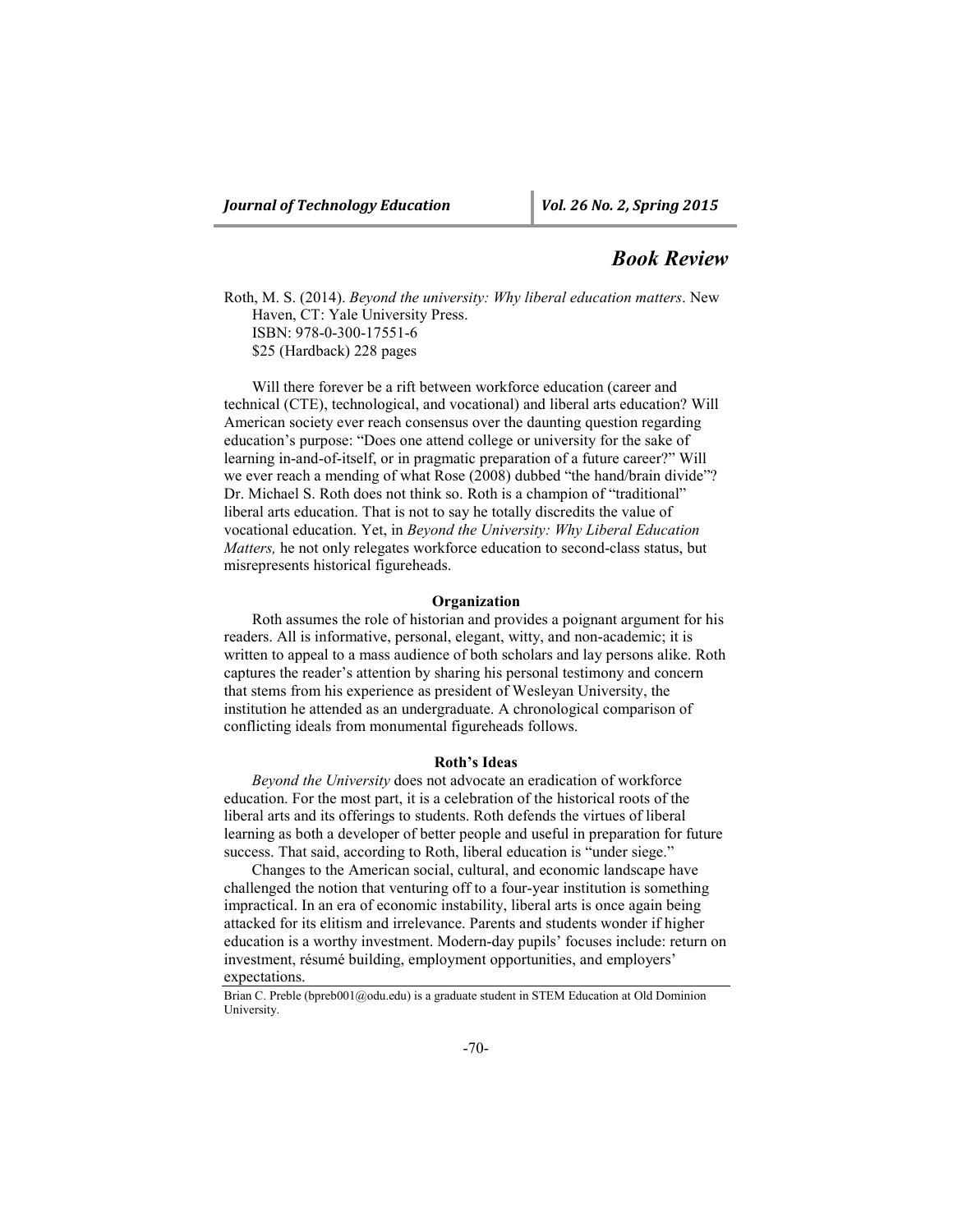Roth champions the benefits of a liberal arts education. Liberal, humanistic learning promotes personal development and, therefore, is an integral component of optimal success. Its [liberal arts education] broad context with its emphasis on inquiry and critical thinking is needed now more than ever. Such undertakings enhance capacities for the shaping of the self by instilling the ability to think for oneself, the successive reinventing of the world, and the unleashing of creative potential. Finally, a liberal education benefits all regardless of occupation by developing intellectual capacities, which has been revealed through the ages.

#### **Liberal Arts vs. Vocational Education: A Historical Debate**

The debate over the usefulness of education has a long history in America. *Beyond the University* serves as a superficial survey and comparison of influential figureheads from our collective past at odds with the purpose of education. Roth begins with the educational ideals of Thomas Jefferson, contrasting them with the practical approaches promoted by Benjamin Franklin. After an analysis of Emerson's views on education and the self, Booker T. Washington's opinion of education as a means of economic inclusion are compared with that of W.E.B. Du Bois. Jane Addams', William James', Richard Rorty's, Martha Nussbaum's, and John Dewey's educational philosophies follow.

#### **John Dewey and a Shared Vision**

Roth's understanding of Dewey mandates possible correction. Dewey argued vehemently against Snedded's philosophy of a narrow focused vocationalism, which transformed itself into industrial arts. At the opening of the 20<sup>th</sup> Century, Prosser and Snedden argued for the development of targeted skills for specific occupations, while Dewey advocated for a broader approach and application of career education to satisfy basic human fulfillment, which included vocational-adaptability and self-sufficiency, to best prepare students for life (Petrina, 1996; Rojewski, 2002). John Dewey desired education of the whole person through occupation, emphasizing the experience, active learning, and a connection to the learner's interests and activities. Dewey is one of the fathers of modern-day workforce education.

Differentiations need to be made regarding career education and respect for multiple options, pathways, and choice championed. Dewey's philosophy of learning through career, created an ever-widening schism in vocational education and the establishment of current occupational and technical studies. The aims of modern-day career education, career and technical education (CTE), and technology and engineering literacy are not far removed from that of liberal arts. Some individuals desire specific careers that require said vocational preparation. Beyond that, all parties concerned in specific subgroups within workforce education argue against "narrow, technical forms of teaching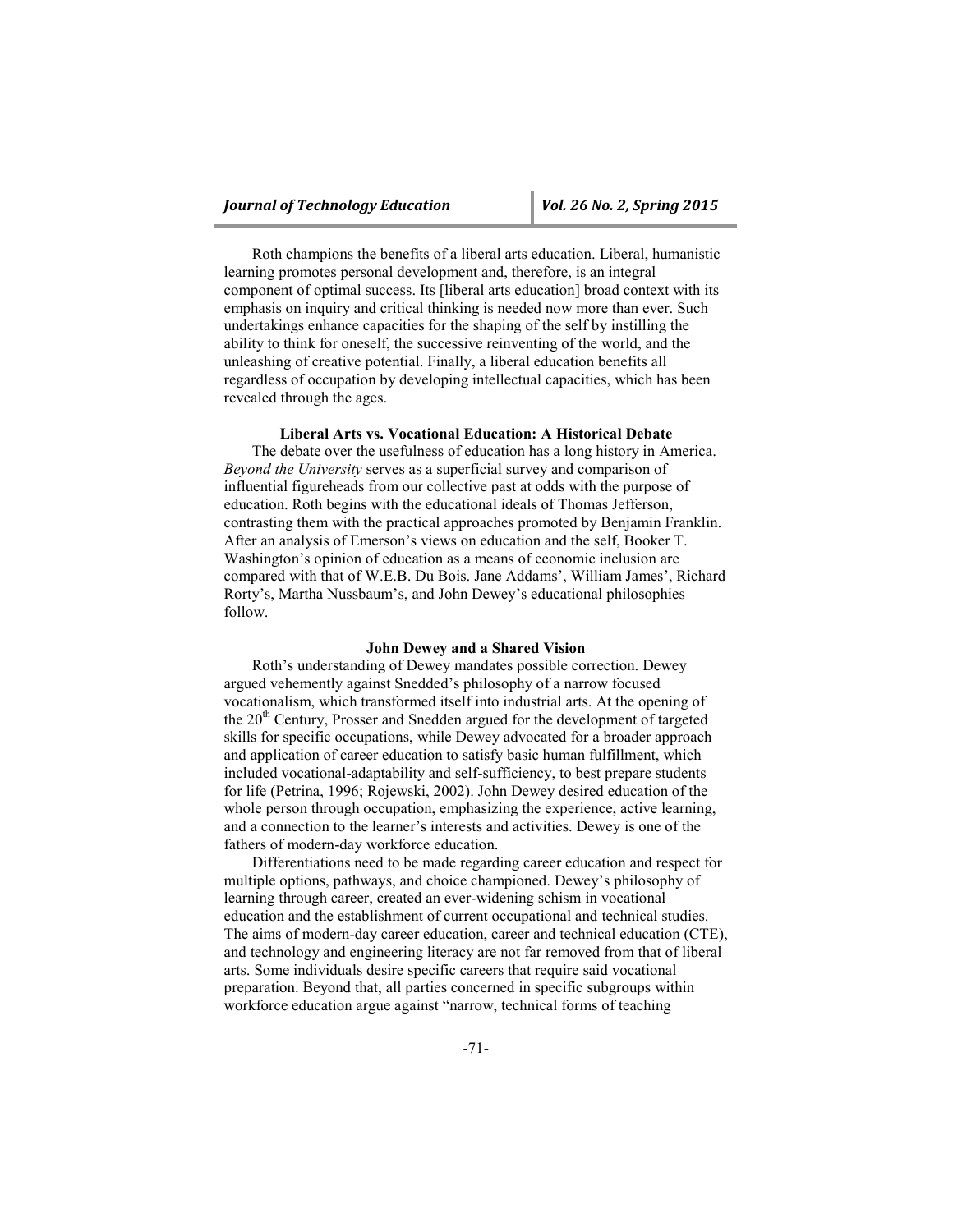intended to give quick, utilitarian results" (Roth, 2014, p. 10) for curricula that requires learners to develop literacy and thinking skills, soft skills, and the like. American liberal education is not the only path to life-long learning. Different options exist, as diversity is the norm. Truthfully, a skeptical and cynical spotlight has been cast by Americans on our education system in totality (Johnson & Duffett, 2003).

All educational institutions, regardless of focus and offerings, face the same student recruitment and retention issues. Malaise, pessimism, and general apathy are the zeitgeist of the current era. The majority of Americans focus on return on investment, and rightfully so. Rising tuition costs and stories of college graduates either unable to find employment or being underemployed are routinely in the media. So too is information about high-wage, in-demand occupations that require education and training below the baccalaureate level. Many of my peers have informed me of their choice to attend community college to obtain a certification and start a career to become financially stable and independent, with the goal of ultimately returning to college at night and further their education. Does this not speak to independent and problem-solution thinking? Is this not an exemplification of Maslow's hierarchy of needs, where safety and security are a natural priority?

#### **Final Analysis**

Though there are ample reasons why the material in *Beyond the University* would not be agreeable to those in career and technical education, technology and engineering education, career development, and those that cannot afford the luxury of higher education, many vehemently agree with Roth. In short, though I reviewed this work because I felt it needed a critique, all was well written. Dr. Roth should be commended for his ideas and bringing them back into the social consciousness, opening up all for debate and hopefully moving education out of its current quagmire, to a new era of inspiration.

#### **References**

- Johnson, J., & Duffett, A. (2003). *Where we are now: 12 things you need to know about public opinion and public schools. A digest of a decade of survey research.* New York, NY: Public Agenda. Retrieved from http://www.publicagendaarchives.org/citizen/researchstudies/education/nati onal-education-reports
- Petrina, S., & Volk, K. (1996). Industrial arts movement's history, vision, and ideals: Relevant, contemporary, used but unrecognized—Part 2. *Journal of Technological Studies, 21*(2), 28-35.
- Rojewski, J. W. (2002). Preparing the workforce of tomorrow: A conceptual framework for career and technical education. *Journal of Vocational Education Research, 27*(1), 7-35.